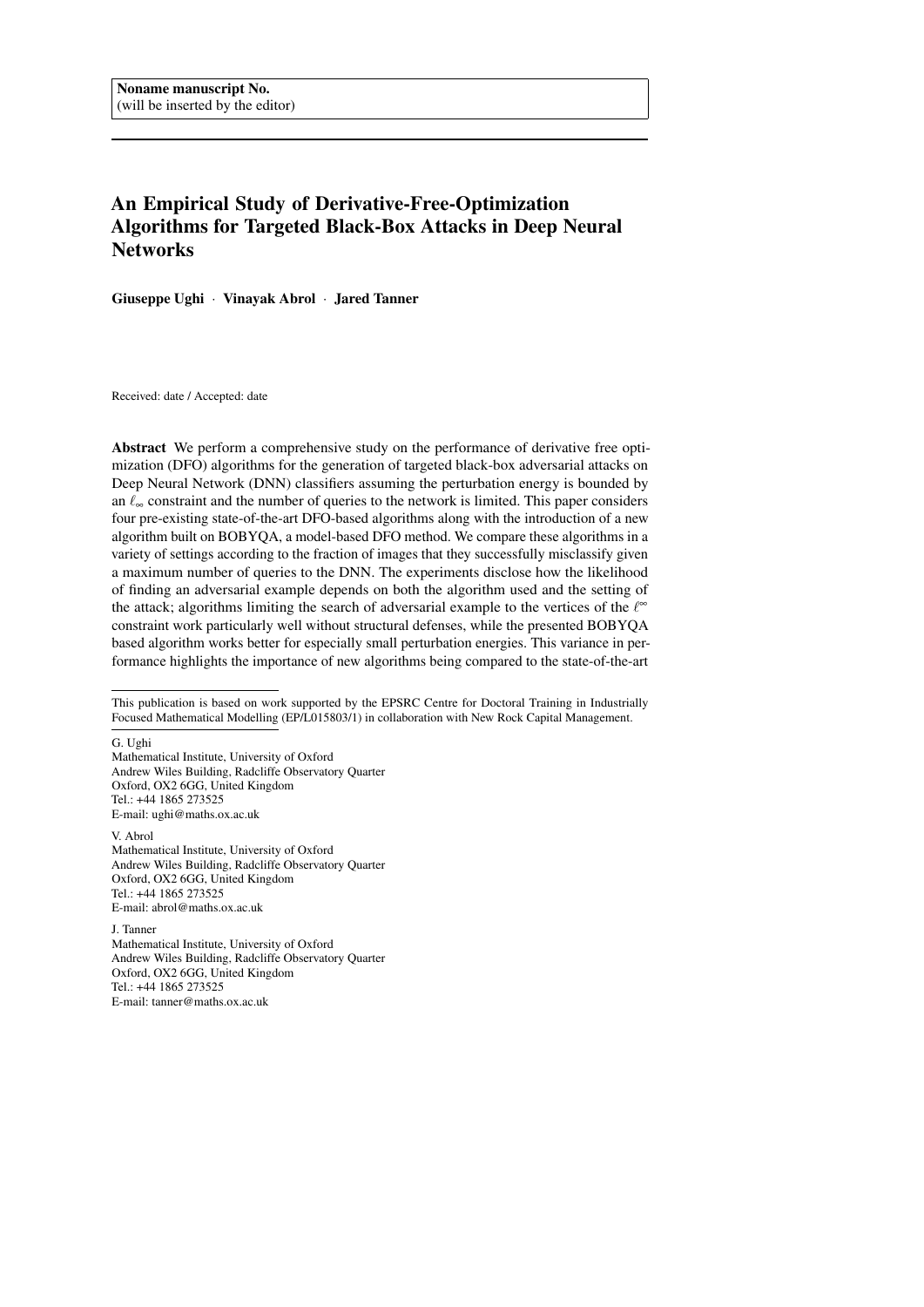in a variety of settings, and the effectiveness of adversarial defenses being tested using as wide a range of algorithms as possible.

Keywords Derivative Free Optimization · Deep Learning · Black-Box Attacks

# 1 Introduction

Deep Neural Networks (DNNs) achieve state-of-the-art performance on a growing number of applications such as acoustic modelling [\[22\]](#page-19-0), image classification [\[20\]](#page-19-1), and fake news detection [\[27\]](#page-19-2) to name but a few. Alongside their growing application, there is a literature on the robustness of deep networks which shows that it is often possible to subtly perturb the input image of a DNN in order to degrade its performance; these perturbations are referred to as adversarial examples [\[15,](#page-18-0) [36\]](#page-20-0). For example, see [\[11,](#page-18-1) [14,](#page-18-2) [25,](#page-19-3) [35,](#page-20-1) [41\]](#page-20-2) where road signals are perturbed so as to be wrongly interpreted by self driving cars that analyze images of them with DNNs. Methods to generate these adversarial examples are classified according to two main criteria [\[41\]](#page-20-2):

- Adversarial Specificity establishes what the aim of the adversary is. In *non-targeted* attacks, the method perturbs the image in such a way that it is misclassified into any category other than the original one. While in *targeted* settings, the adversary specifies a category into which an image should be misclassified.
- Adversary's Knowledge defines the amount of information available to the adversary. In *White-box* settings the adversary has complete knowledge of the network architecture and weights, while in the *Black-box* setting the adversary is only able to obtain the pre-classification output vector. The White-box setting allows for the use of gradients of a missclassification objective to efficiently compute the adversarial example [\[4,](#page-18-3) [8,](#page-18-4) [15\]](#page-18-0), while the same optimization formulation of the Black-box setting requires use of a derivative free approach [\[2,](#page-18-5) [9,](#page-18-6) [23,](#page-19-4) [29\]](#page-19-5).

In this work we consider the targeted black-box setting. In particular we follow [\[9\]](#page-18-6) where:

- the *perturbation*, which causes the network to change the classification, is bounded in magnitude by a specified  $\ell^{\infty}$ -norm,  $\varepsilon_{\infty}$ , i.e. each pixel in the image cannot be perturbed by more than  $\varepsilon_{\infty}$ ;
- the *number of queries* to the DNN needed to generate a targeted adversarial example should be as small as possible.

The Zeroth-Order-optimization (ZOO) algorithm proposed in [\[9\]](#page-18-6) describes a Derivative Free optimization (DFO) method for computing adversarial examples in the black-box setting using a coordinate descent optimization method. At the time this was a substantial departure from previous black-box algorithms which trained a proxy DNN and then employ gradient based white-box attacks on the proxy network [\[32,](#page-19-6) [38\]](#page-20-3). It was demonstrated in [\[9\]](#page-18-6) that these algorithms are especially effective when numerous adversarial examples are computed, but become less efficient when an individual adversarial examples is considered. Following the introduction of ZOO, there have been numerous improvements using other model-free DFO based approaches, see for example [\[1–](#page-18-7)[3,](#page-18-8) [7,](#page-18-9) [23,](#page-19-4) [24,](#page-19-7) [28\]](#page-19-8). Many of these algorithms were developed in parallel, and so have not yet been bench-marked in a consistent setting, e.g. on the same network.

In this article, we present two frameworks for comparative evaluation of the existing algorithms that claim to have the fewest number of DNN queries to generate a successful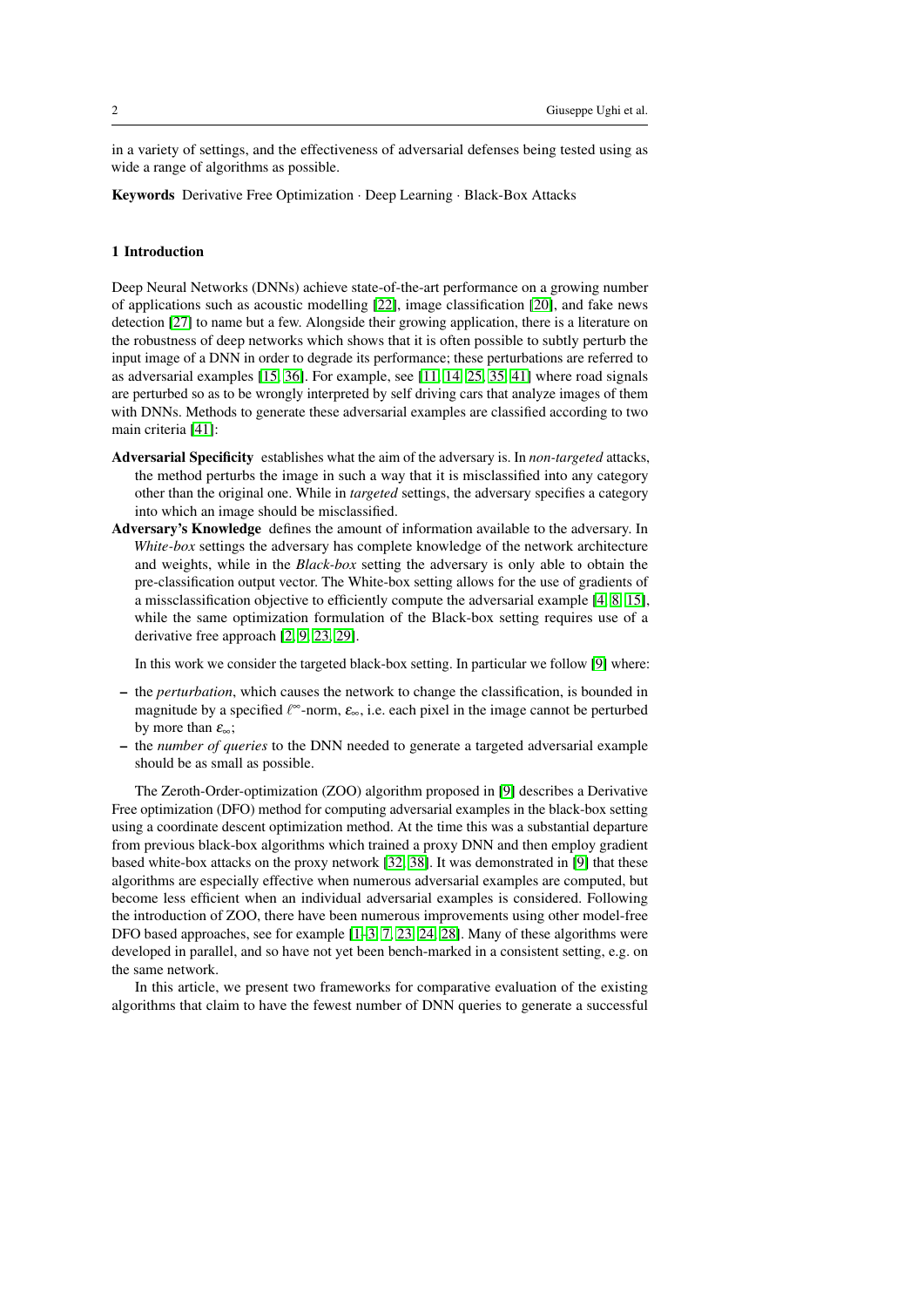<span id="page-2-0"></span>

Fig. 1: The success rate (SR) of targeted attacks as a function of the perturbation's allowed ` <sup>∞</sup> magnitude for algorithms: GenAttack [\[2\]](#page-18-5), Parsimonious [\[28\]](#page-19-8), Square [\[3\]](#page-18-8), Frank-Wolfe [\[7\]](#page-18-9), and the BOBYQA based algorithm introduced here. Specifically for a ResNet50 network trained either on the CIFAR10 (a) or the ImageNet (b) dataset with (Adv) and without (Non-Adv) the defense by MadryLab [\[13\]](#page-18-10). An attack is considered successful if the method found the targeted adversarial example with less than 3'000 or 15'000 queries to the network trained on CIFAR and ImageNet dataset, respectively; Results for the case SR=0 i.e., when no perturbations were successful, are excluded from the plot.

attack. These are: GenAttack [\[2\]](#page-18-5) which is based on a genetic direct-search method; Parsimonious algorithm [\[28\]](#page-19-8), based on a combinatorial direct-search method on the vertices of the perturbation domain; the Square algorithm [\[3\]](#page-18-8), based on a randomized direct-search method on the vertices of the perturbation domain; and the Frank-Wolfe algorithm [\[7\]](#page-18-9) based on a momentum mechanism that approximates the gradient via finite differences. We also introduce a new algorithm built on a model-based DFO method [\[39\]](#page-20-4). In particular, we consider the *Bounded optimization BY Quadratic Approximation* (BOBYQA) [\[33\]](#page-20-5) model-based DFO method which explicitly develops pseudo models to approximate the loss function in the optimization problem and then minimizes the loss function using methods from continuous optimization on the generated models. The aforementioned list of algorithms covers the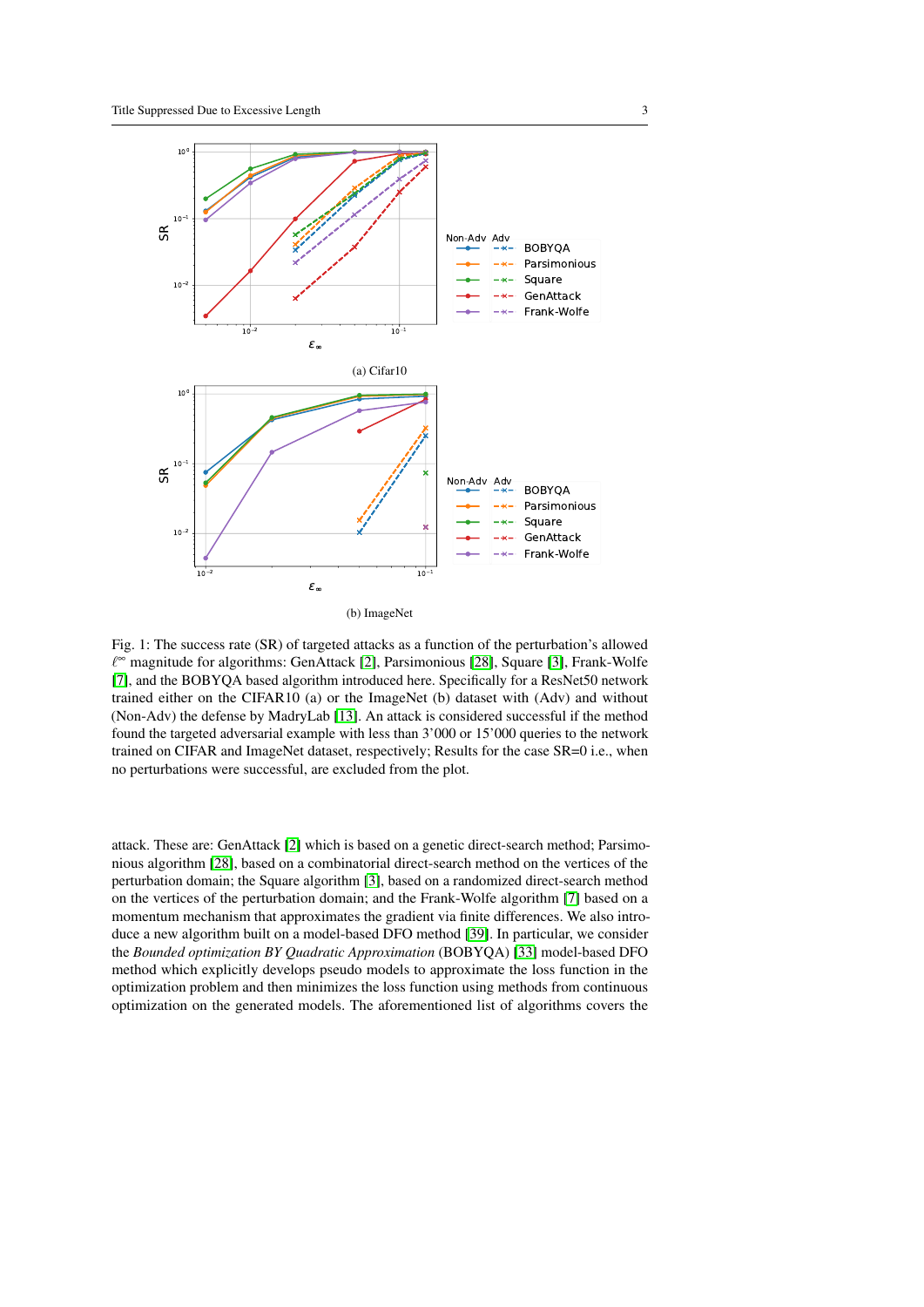leading classes of DFO algorithms for limited function evaluations, see e.g., [\[10,](#page-18-11) [26\]](#page-19-9) for recent reviews of DFO methods. The two frameworks are structured as follows:

- 1. In the first setting we consider attacks on DNNs trained on CIFAR10 and ImageNet datasets, with or without the adversarial defense by MadryLab [\[13\]](#page-18-10); this is the canonical setup for the comparison of black-box attacks that was considered in previous literature. We illustrate in Figure [1](#page-2-0) a measure of how the performance of the considered algorithms compare, while further refined measures of comparison are included in Section [4.](#page-11-0) We observe that the algorithms that limit the optimization domain to the  $\ell^{\infty}$  perturbation boundary, i.e. the Parsimonious and Square algorithms, are consistently the most effective. In particular, the Square algorithm achieves the highest Success Ratio (SR) with a fixed maximum number of queries, except for when the DNNs have been adversarially trained, and the Parsimonious algorithm achieves the highest SR when a network is trained with the MadryLab defense. However, these results are relative to the current state-of-the-art defense in a field which is in continuous development [\[12,](#page-18-12) [40\]](#page-20-6) and newly proposed methods usually have a varying effect on the different attacking algorithms; for example the MadryLab defense [\[13\]](#page-18-10) that we consider is most effective on Square algorithm in the ImageNet case.
- 2. In the second framework, the algorithms are allowed to perturb only a fraction of the pixels in the input; this is especially inspired by the structural defenses that transform the input in the wavelet space [\[18\]](#page-19-10). This framework allows us to understand the sensitivity of different algorithms to choices such as initialization, experimental protocol, dataset, and adversarial training. Our results demonstrate that the Parsimonious, Square, and BOBYQA based algorithms alternatively perform the best for different maximum perturbation energies.

The results in this paper show that the most likely algorithm to find an adversarial example varies according to the considered setting; the type of dataset, the defense, and the perturbation energy bound have a varying impact on the different algorithms. As a consequence of these experiments, new algorithms should be compared to the state-of-the-art in a variety of settings as done here, and the effectiveness of an adversarial defense should be tested with a variety of algorithms, including the BOBYQA based algorithm introduced in this paper.

The outline of the paper is as follows: in Section [2](#page-3-0) we present how an adversarial example is generated by solving an optimization problem, and how DFO methods fit in this context. We also introduce the model-based BOBYQA algorithm. In Section [3](#page-6-0) we present two popular techniques used in existing methods to improve the efficiency and scalability to high dimensional inputs. Section [4](#page-11-0) presents the experimental setup and a comparative analysis of existing algorithms along with a focus on our proposed BOBYQA based algorithm. We close with some concluding remarks in Section [5.](#page-16-0)

### <span id="page-3-0"></span>2 Adversarial Examples Formulated as an optimization Problem

In classification tasks, a DNN outputs a vector whose length is equal to the number of classes and the DNN parameters are trained to match the maximum element of the given output to the correct class of the input. Adversarial perturbations are obtained by modifying the input in such a way that the maximum element of DNN output corresponds to a target class different from the original one.

Consider a classification operator  $F: \mathcal{X} \to \mathcal{C}$  from input space  $\mathcal{X}$  to output space  $\mathcal{C}$ of classes. A targeted adversarial perturbation  $\eta$  to an input  $X \in \mathcal{X}$  has the property that it changes the classification to a specified target class *t*, i.e  $F(\mathbf{X}) = c$  and  $F(\mathbf{X} + \boldsymbol{\eta}) = t \neq c$ .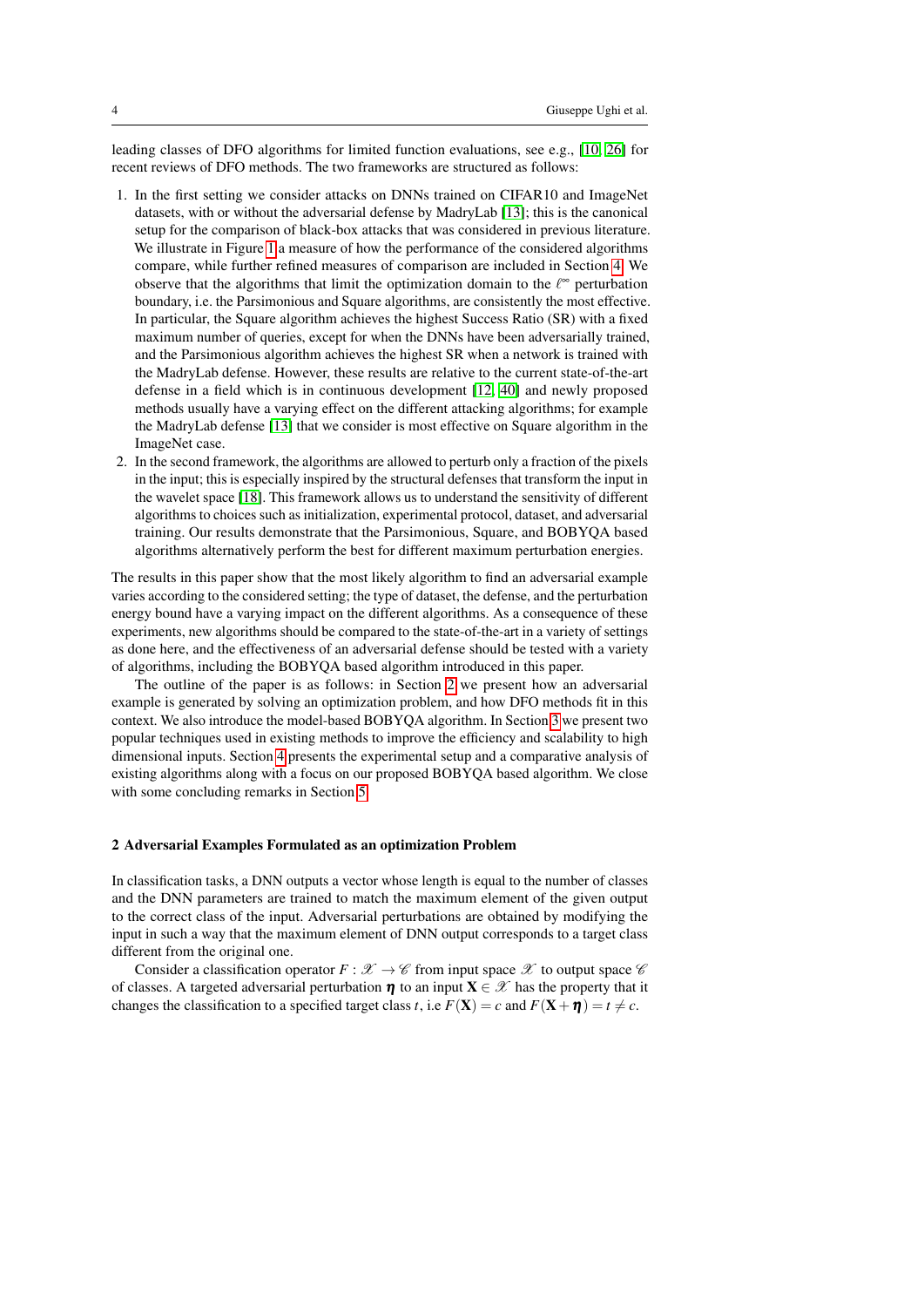Following the formulation in [\[2\]](#page-18-5); given an input space  $\mathscr{X} = [l, u]^n$ , with *l* and *u* being respectively the minimum and maximum values of the interval in which the pixels may vary, an output space  $\mathcal{C} = \{1, \ldots, n_c\}$ , where  $n_c$  is the number of classes, a maximum energy budget  $\varepsilon_{\infty}$ , and a suitable loss function  $\mathscr{L}$ , then the task of computing the adversarial perturbation  $\eta$ can be cast as an optimization problem such as

<span id="page-4-0"></span>
$$
\min_{\eta} \mathcal{L}(\mathbf{X}, \eta) \tag{1}
$$
\n
$$
\text{s.t. } \|\eta\|_{\infty} \le \varepsilon_{\infty};
$$
\n
$$
[\mathbf{X} + \eta]_{j} \ge l \qquad \forall j \in 1, ..., n
$$
\n
$$
[\mathbf{X} + \eta]_{j} \le u \qquad \forall j \in 1, ..., n
$$

where the final two inequality constraints are due to the perturbed image being still an image, i.e.  $(X+\eta) \in \mathscr{X}$ . Denoting the pre-classification output vector by  $f(X)$ , i.e.  $F(X) = \arg \max f(X)$ , then the misclassification of **X** to target label *t* is achieved by  $\eta$  if  $f(\mathbf{X} + \eta)$ <sub>*t*</sub>  $\geq \max_{j \neq t} f(\mathbf{X} + \eta)$  $\eta$ )<sub>j</sub>. As demonstrated in [\[2,](#page-18-5) [4,](#page-18-3) [9\]](#page-18-6), in this study we consider the following loss function for computing  $\eta$  in [\(1\)](#page-4-0)

<span id="page-4-1"></span>
$$
\mathcal{L}(\mathbf{X}, \boldsymbol{\eta}) = \log \left( \Sigma_{j \neq t} f(\mathbf{X} + \boldsymbol{\eta})_j \right) - \log \left( f(\mathbf{X} + \boldsymbol{\eta})_t \right). \tag{2}
$$

Not having access to the internal parameters of the DNN, the gradient of the loss over the input space cannot be readily computed and instead the adversarial perturbation is found using specially adapted DFO algorithms.

#### 2.1 Derivative Free optimization for Adversarial Examples

Derivative Free optimization is a well developed field with numerous classes of methods, see [\[10\]](#page-18-11) and [\[26\]](#page-19-9) for reviews on DFO principles and algorithms. Example classes of such methods include: direct search methods such as simplex, model-based methods, hybrid methods such as finite differences or implicit filtering, as well as randomized variants of the aforementioned and methods specific to convex or noisy objectives. For the generation of adversarial examples, the algorithms that we consider rely on three types of DFO methods:

- those where the gradient is computed via finite differences, either by sampling all the canonical directions as in ZOO attack [\[9\]](#page-18-6) or random directions as in the Frank-Wolfe algorithm [\[7\]](#page-18-9);
- those where the solution is thought to be in one of the vertices of the  $\ell^{\infty}$  domain, i.e.  $\eta_i \in \{-\varepsilon_\infty, \varepsilon_\infty\}$  for any *i*. The Parsimonious algorithm [\[28\]](#page-19-8) implements a combinatorial direct-search within the different possible vertices, initializing the perturbation to  $-\varepsilon_{\infty}$ for all the pixels and then switching collections of them to  $+\varepsilon_{\infty}$ , when such an action decreases the loss function. The Square algorithm [\[3\]](#page-18-8) instead implements a randomized direct-search method where square blocks of pixels are iteratively perturbed to be either  $+\varepsilon_{\infty}$  or  $-\varepsilon_{\infty}$ ;
- those where a direct search over the perturbation domain is performed using a genetic method such as GenAttack [\[2\]](#page-18-5).

The optimization formulation in [\(1\)](#page-4-0) is amenable to virtually all DFO methods, making it unclear which of the methods would be most effective in this context. Further, modelbased methods are notably missing from the aforementioned list. Thus for completeness, we introduce an algorithm relying on a model-based method; specifically, BOBYQA is considered given its proven effectiveness in solving complex problems such as climate modelling [\[37\]](#page-20-7).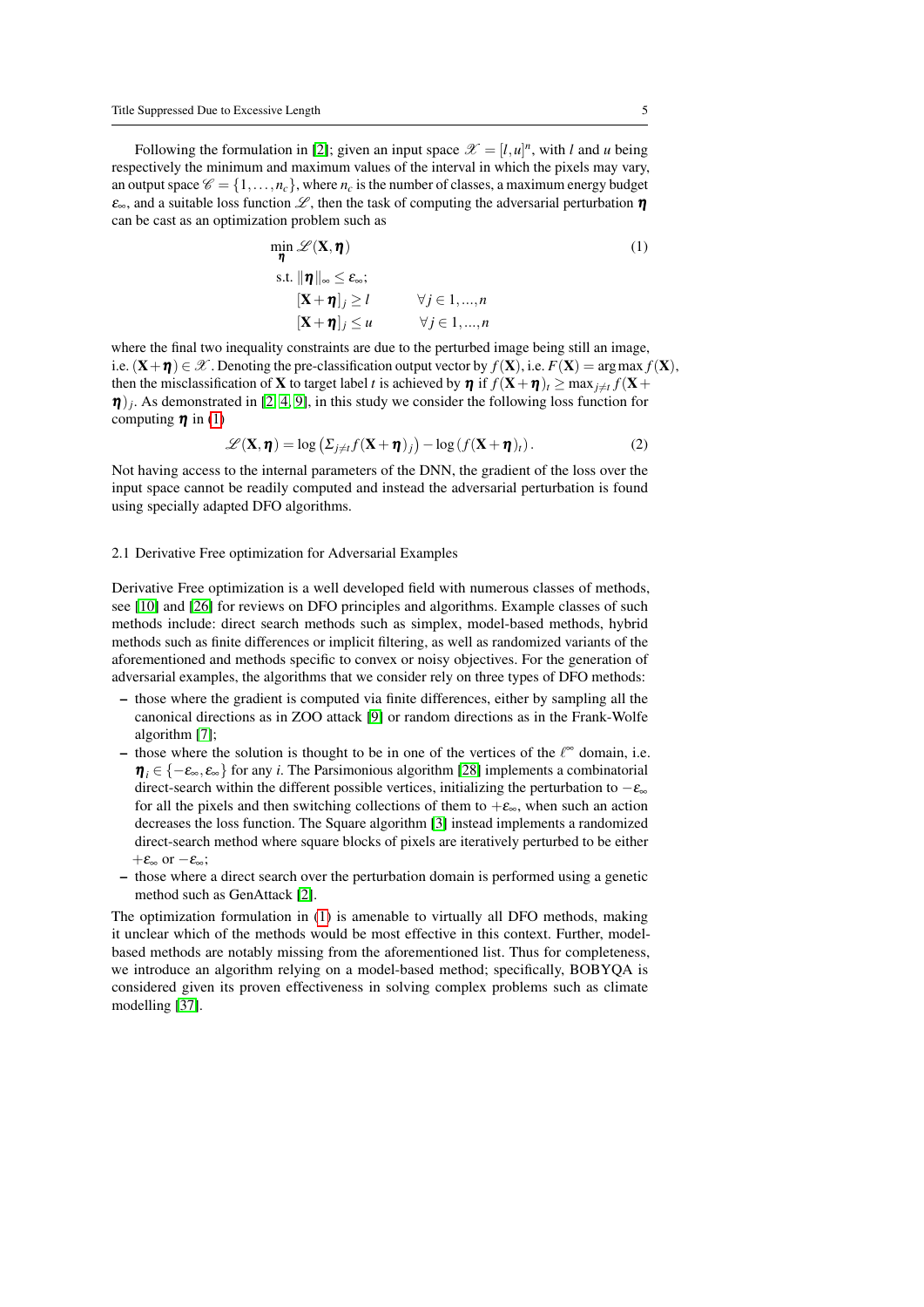# 2.2 Model-Based DFO

Given a set of *q* samples  $\mathscr{Y} = {\mathbf{y}^1, ..., \mathbf{y}^q}$  with  $\mathbf{y}^i \in \mathbb{R}^n$ , model-based DFO methods start by identifying the minimizer of the objective among the samples at iteration  $k$ ,  $\mathbf{x}^k =$  $\arg\min_{\mathbf{v}\in\mathcal{Y}}\mathcal{L}(\mathbf{y})$ . Following this, a model for the objective function  $\mathcal{L}$  is constructed, typically centered around the minimizer. In its simplest form one uses a polynomial approximation to the objective, such as a quadratic model centered in  $x^k$ 

<span id="page-5-0"></span>
$$
m_k(\mathbf{x}^k + \mathbf{p}) = a_k + \mathbf{c}_k^{\top} \mathbf{p} + \frac{1}{2} \mathbf{p}^{\top} \mathbf{M}_k \mathbf{p},
$$
\n(3)

with  $a_k \in \mathbb{R}$ ,  $\mathbf{c}_k$ ,  $\mathbf{p} \in \mathbb{R}^n$ , and  $\mathbf{M}_k \in \mathbb{R}^{n \times n}$  being also symmetric. In a white-box setting one would set  $c_k = \nabla \mathcal{L}(\mathbf{x}^k)$  and  $\mathbf{M}_k = \nabla^2 \mathcal{L}(\mathbf{x}^k)$ , but this is not feasible in the black-box setting as we do not have access to the derivatives of the objective function. Thus at each iteration  $\vec{k}$ , the parameters  $a_k$ ,  $\mathbf{c}_k$  and  $\mathbf{M}_k$  are usually defined by imposing interpolation conditions

$$
m_k(\mathbf{y}^i) = \mathscr{L}(\mathbf{y}^i) \quad \forall i \in 1, 2, \dots, q,
$$
 (4)

and when  $q < 1 + n + n(n+1)/2$  (i.e. the system of equations is under-determined) other conditions are introduced according to which method is considered. The objective model [\(3\)](#page-5-0) is considered to be a good estimate of the objective in a neighborhood referred to as a trust region. Once the model  $m_k$  is generated, the update step  $\bf{p}$  is computed by solving the trust region problem

$$
\min_{\mathbf{p}} m_k(\mathbf{x}_k + \mathbf{p})
$$
\n
$$
\text{s.t.} \quad \|\mathbf{p}\| \le \Delta,
$$
\n(5)

where ∆ is the radius of the region where we believe the model to be accurate, for more details see [\[31\]](#page-19-11). The new point  $\mathbf{x}_k + \mathbf{p}$  is added to  $\mathcal Y$  and a prior point is potentially removed. In this paper, we consider an exemplary model-based method called BOBYQA.

#### *2.2.1 BOBYQA*

The *Bound Optimization BY Quadratic Approximation* (BOBYQA) method, introduced in [\[33\]](#page-20-5), updates the parameters of the model  $a, c$ , and **M**, in each iteration in such a way as to minimize the change in the quadratic term  $M_k$  between iterates while otherwise fitting the sample values:

<span id="page-5-1"></span>
$$
\min_{a_k, \mathbf{c}_k, \mathbf{M}_k} \|\mathbf{M}_k - \mathbf{M}_{k-1}\|_F^2
$$
\n
$$
\text{s.t.} \quad m_k(\mathbf{y}^i) = \mathcal{L}(\mathbf{y}^i), \qquad \forall i \in 1, 2, \dots, q,
$$
\n
$$
(6)
$$

with  $n+1 < q < 1+n+n(n+1)/2$  and  $M_k$  initialized as the zero matrix. When the number of parameters  $q = n + 1$  then the model is considered as linear with  $M_k$  set as zero. Every time a new query is done, the sample which is the least important geometrically is removed from  $\mathscr Y$ , thus keeping the dimension of  $\mathscr Y$  fixed.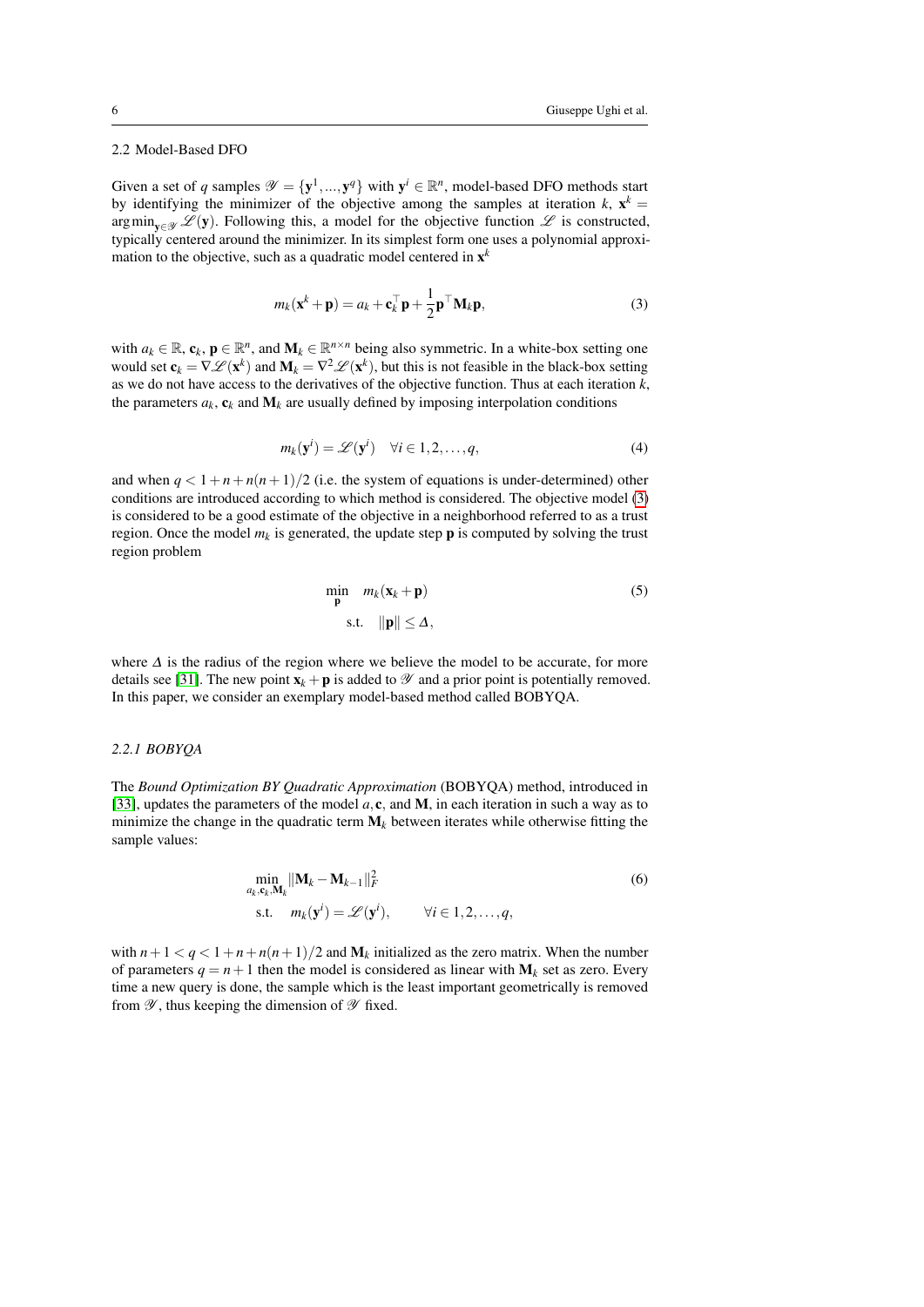#### <span id="page-6-0"></span>3 Improving Efficiency and Computational Scalability

Because of the high number of pixels in the input images, the generation of adversarial examples involves solving a high dimensional problem, which makes the use of any DFO method impractical; for instance, the application of the BOBYQA method requires the solution of [\(6\)](#page-5-1) which scales in memory allocation at least quadratically with the input dimension, and thus is computationally too expensive. Consequently, the implementation of DFO based adversarial algorithms relies on strategies to reduce the dimensionality of the problem, this improves the computational scalability along with the efficiency, as demonstrated experimentally. Instead of solving [\(1\)](#page-4-0) for  $\boldsymbol{\eta} \in \mathbb{R}^n$  directly, the DFO based algorithms consider variations of the domain sub-sampling and/or hierarchical liftings techniques. Domain sub-sampling iteratively sweeps over batches of  $b \ll n$  variables, while hierarchical lifting clusters and perturbs variables simultaneously, as described in following sections.

# 3.1 Domain Sub-Sampling

The simplest version of domain sub-sampling consists of partitioning the input dimension into smaller disjoint domains and optimizing the loss function in each of them sequentially. This is, in an *n* dimensional problem, one considers  $k = \lfloor n/b \rfloor$  sets of integers,  $\{\Omega^j\}_{j=1}^k$ , of size  $b \ll n$  which are disjoint and which cover all of  $[n]$ . Then [\(1\)](#page-4-0) is solved sequentially on the dimensions identified by the sets  $\Omega^j$ . This is possible since the optimization domain is box like, i.e.  $\eta \in [l, u]^n$ , and each dimension's bound is independent from the others. Formally, rather than solving [\(1\)](#page-4-0) for  $\boldsymbol{\eta} \in \mathbb{R}^n$  directly, for each of  $j = 1, ..., k$  one *sequentially* solves for the  $\boldsymbol{\eta}^j \in \mathbb{R}^n$  variables which are only non-zero for entries in  $\Omega^j$ . The resulting sub-domain perturbations  $\pmb{\eta}^j$  are then summed to generate the full perturbation  $\pmb{\eta} = \sum_{j=1}^k \pmb{\eta}^j$ , see Figure [2](#page-7-0) as an example. That is, the optimization problem [\(1\)](#page-4-0) is adapted to repeatedly looping over  $j = 1, \ldots, k$ :

$$
\min_{\boldsymbol{\eta}^j} \mathscr{L}\left(\mathbf{X} + \sum_{h \neq j} \boldsymbol{\eta}^\ell, \boldsymbol{\eta}^j\right) \tag{7}
$$
\n
$$
\text{s.t.} \quad \left\| \sum_{h=1}^k \boldsymbol{\eta}^h \right\|_{\infty} \le \varepsilon_{\infty};
$$
\n
$$
\left[\mathbf{X} + \sum_{h=1}^k \boldsymbol{\eta}^h\right]_r \ge l \qquad \forall r \in \Omega^j;
$$
\n
$$
\left[\mathbf{X} + \sum_{h=1}^k \boldsymbol{\eta}^h\right]_r \le u \qquad \forall r \in \Omega^j,
$$

where the sets  $\{\Omega^j\}_{j=1}^k$  are usually computed again once *j* is equal to *k*, and the sub-domain perturbations  $\eta^j$  are initialized as null.

We identified three possible ways of selecting the sub-domains  $\{\Omega^j\}_{j=1}^k$ ;

- In *Random Sampling* one considers at each iteration a different random sub-samplings of the domain, i.e.  $k = 1$ . The ZOO algorithm used this kind of sampling [\[9\]](#page-18-6).
- In *Ordered Sampling* one generates a random disjoint partitioning of the domain, i.e.  $k = \lfloor n/b \rfloor$  and  $\Omega_i \cap \Omega_l = \emptyset$  for any *j* and *l*. A new partitioning is generated when each variable has been optimized over once. This sampling is implemented in the Parsimonious algorithm.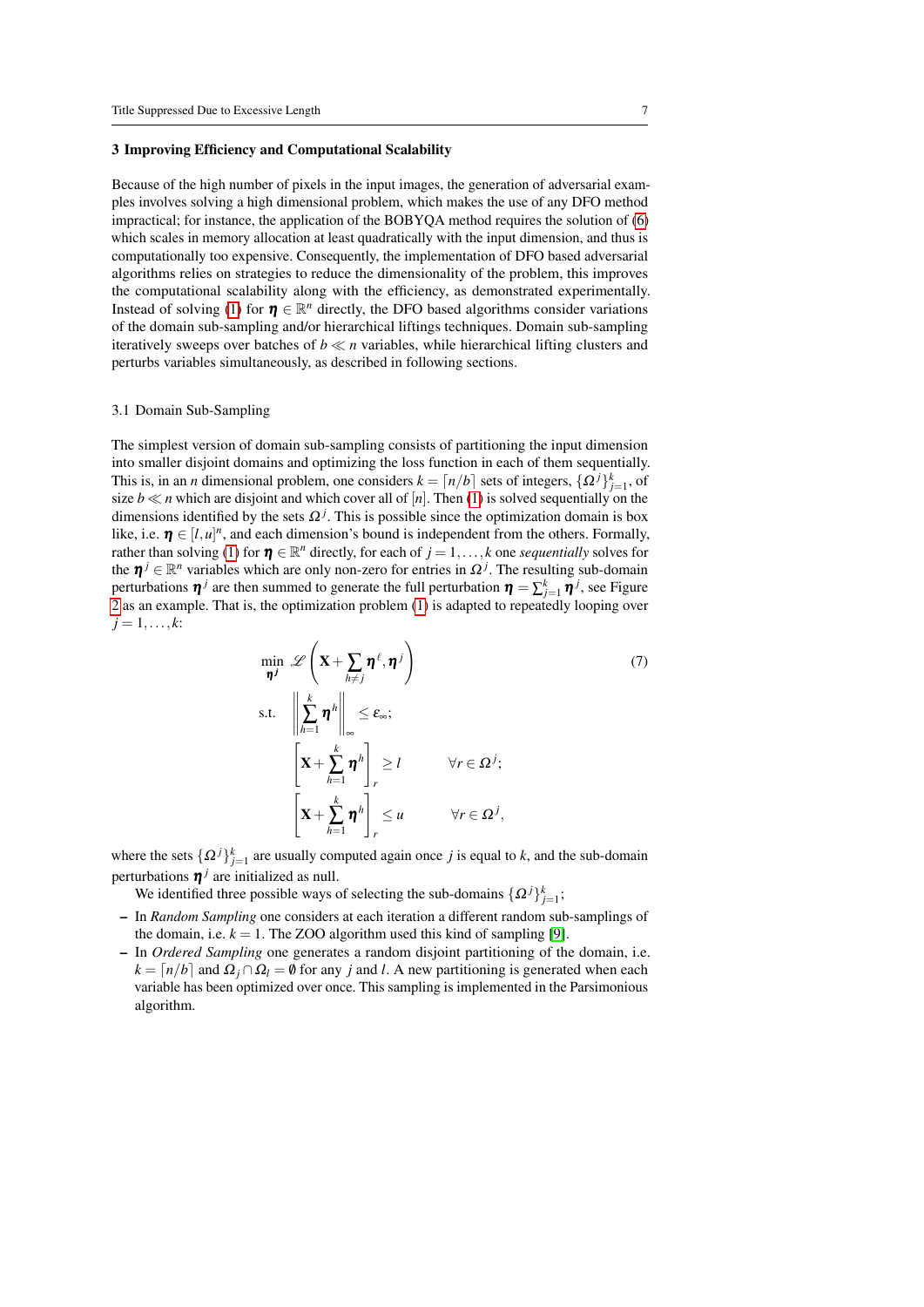<span id="page-7-0"></span>

Fig. 2: Example of how the perturbation  $\eta$  evolves through the iterations when an image in  $\mathbb{R}^{4\times4}$  is attacked. In (a) the perturbation is  $\eta = \eta^0$  and a sub-domain of  $b = 4$  pixels (in red) is selected. Once the optimal perturbation  $\eta^1$  in the selected sub-domain is found, the perturbation is updated in (b) and a new sub-domain of dimension *b* is selected. The same is repeated in (c).

Algorithm 1 GENERATE<sub>-</sub>SAMPLING<sub>-</sub>MATRIX $(\hat{\mathbf{X}}, n_\ell, \mathbf{b}, \mathbf{j})$ 

1:  $\boldsymbol{\Omega} \leftarrow \mathbf{0} \in \mathbb{R}^{n_{\ell} \times b}$ 2:  $v \leftarrow$  argsort Var( $\hat{X}$ ) # Var defines the variance in intensity around a pixel. 3: for  $i = 1, ..., b$  do<br>4:  $\mathbf{\Omega}(\mathbf{v}[i + j \times b])$ .  $\Omega(\mathbf{v}[i+j\times b],[i]) = 1.$ 5: end for 6: Return Ω .

– In *Variance Sampling* one still generates a a random disjoint partitioning of the domain, but chooses the sub-samplings sets  $\{ \Omega^j \}_{j=1}^k$  in order to optimize over the dimensions that have highest local variance in intensity first. Specifically, the variables are ordered by the variance in intensity among the 8 neighboring variables (e.g. pixels) in the same color channel of the input **X**. The sets  $\{\Omega^j\}_{j=1}^k$  are further reinitialized after each loop through  $j = 1, \ldots, k$ .

The sub-sampling of the domain affects the efficiency with which an algorithm successfully finds an adversarial example. For instance, in Figure [3](#page-8-0) we compare how these different sub-sampling techniques affect the BOBYQA based algorithm when generating adversarial example for the MNIST and CIFAR10 dataset. It can be observed that variance sampling consistently has a higher success rate cumulative distribution function as compared with random and ordered sampling. This suggest that pixels belonging to high-contrast regions are more influential than the ones in low-contrast ones, and hence variance sampling is the preferable ordering.

To simplify the notation in the following section, the optimization variable is considered to be  $\boldsymbol{\eta}^j = \boldsymbol{\Omega}^j \tilde{\boldsymbol{\eta}}^j$  where  $\tilde{\boldsymbol{\eta}}^j \in \mathbb{R}^b$  and  $\boldsymbol{\Omega}^j \in \mathbb{R}^{n \times b}$  is such that  $[\boldsymbol{\Omega}^j]_{pq}$  is one if the *q*th element of  $\Omega^{j}$  is p, zero otherwise. The implementation of variance sampling method at iteration j in a domain of dimension  $n_\ell$  is summarized in Algorithm 1.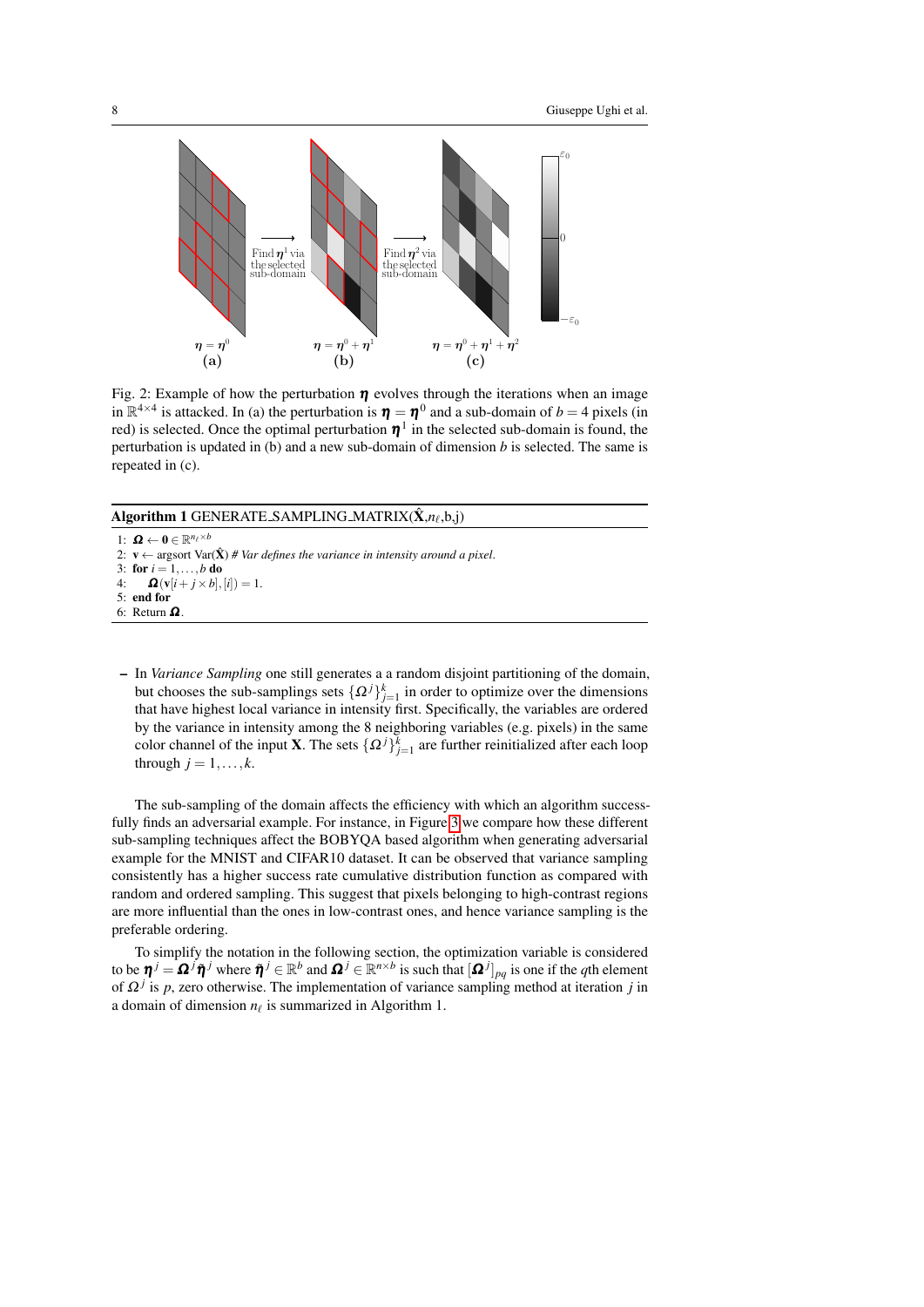<span id="page-8-0"></span>

Fig. 3: Cumulative distribution function of successfully perturbed images as a function of number of queries by the BOBYQA based algorithm attacking DNNs trained on the MNIST and the CIFAR10 datasets. In each image the effectiveness of different sub-sampling methods in generating a successful adversarial example is shown for different values of maximum perturbation energies  $\varepsilon_{\infty}$ . See [\[39\]](#page-20-4) for details about experimental setup.

# <span id="page-8-1"></span>3.2 Hierarchical Lifting

Authors of ZOO attack [\[9\]](#page-18-6) demonstrated that fewer queries are required to find adversarial example when pixels are considered in clusters, and not independently. This lead to the hierarchical lifting approach where one optimizes over increasingly higher dimensional spaces at each step, referred here as level  $\ell$ ; Figure [4](#page-9-0) shows how effective this approach is when implementing the BOBYQA based algorithm. These low dimensional spaces are lifted to the image space via a linear lifting, where at each level  $\ell$  a linear lifting  $\mathbf{D}^{\ell} : \mathbb{R}^{n_{\ell}} \to \mathbb{R}^{n}$ is considered and a perturbation  $\hat{\eta}_{\ell} \in \mathbb{R}^{n_{\ell}}$  is found to be added to the full perturbation  $\eta$ , according to

$$
\boldsymbol{\eta} = \sum_{j=0}^{\ell} \boldsymbol{\eta}_j = \sum_{j=0}^{\ell} \mathbf{D}^j \hat{\boldsymbol{\eta}}_j.
$$
 (8)

Here  $\pmb{\eta}_0$  is initialized as <u>0</u> and the perturbations  $\pmb{\eta}_j$  of the previous layers are considered as fixed. An example of how this works is illustrated in Figure [5.](#page-9-1)

All the methods considered in this work rely on ideas which can be interpreted through this approach. The algorithms that we consider in this work rely on two kinds of linear lifting  $\mathbf{D}^{\ell}$  differentiated by the way each scalar in  $\hat{\boldsymbol{\eta}}$  is associated to a set of pixels in the original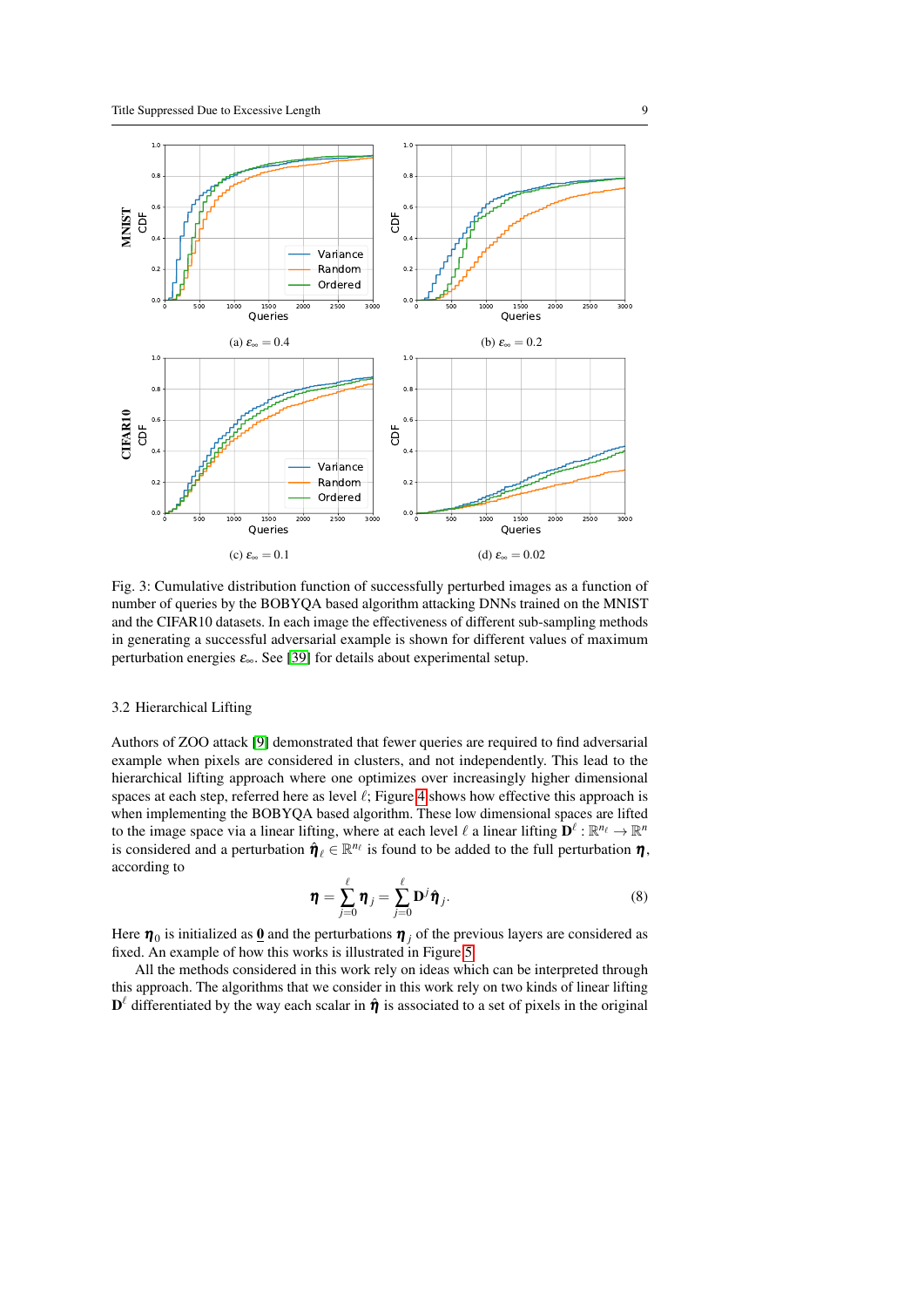<span id="page-9-0"></span>

Fig. 4: Impact of hierarchical lifting approach on Loss function [\(2\)](#page-4-1) as a function of the number of queries to Inception-v3 net trained on ImageNet dataset to find the adversarial example for a single image with the BOBYQA based method. The green vertical lines correspond to changes of hierarchical level, which entail an increase in the dimension of the optimization space.

<span id="page-9-1"></span>

Fig. 5: Example of how the perturbation  $\eta$  is generated in a hierarchical lifting method with  $n_1 = 4$  and  $n_2 = 16$  on an image in  $\mathbb{R}^{12 \times 12}$ . In (a) the perturbation is  $\eta = \eta_0$  and the boxes generated via the grid of dimension  $n_1$  are highlighted in red. Once the optimal perturbation  $\eta_1$  is found, the perturbation is updated in (b) and the image is further divided with a grid with  $n_2$  blocks. The final solution obtained after optimization is shown in (c).

image domain  $\mathbb{R}^n$ ; namely the random and the block liftings. The former relates a random set of pixels of the original image to each hyper-variable; this forces the perturbation to be of high-frequency nature, as illustrated in Figure [6\(](#page-10-0)a), which several articles indicate as being the most effective [\[16,](#page-19-12) [17,](#page-19-13) [34\]](#page-20-8). The GenAttack and Frank-Wolfe algorithms use a variation of this kind of lifting. The latter instead is based on interpolation operations; a sorting matrix  $S^\ell : \mathbb{R}^{n_\ell} \to \mathbb{R}^n$  is applied such that every index of  $\hat{\eta}_\ell$  is uniquely associated to a node of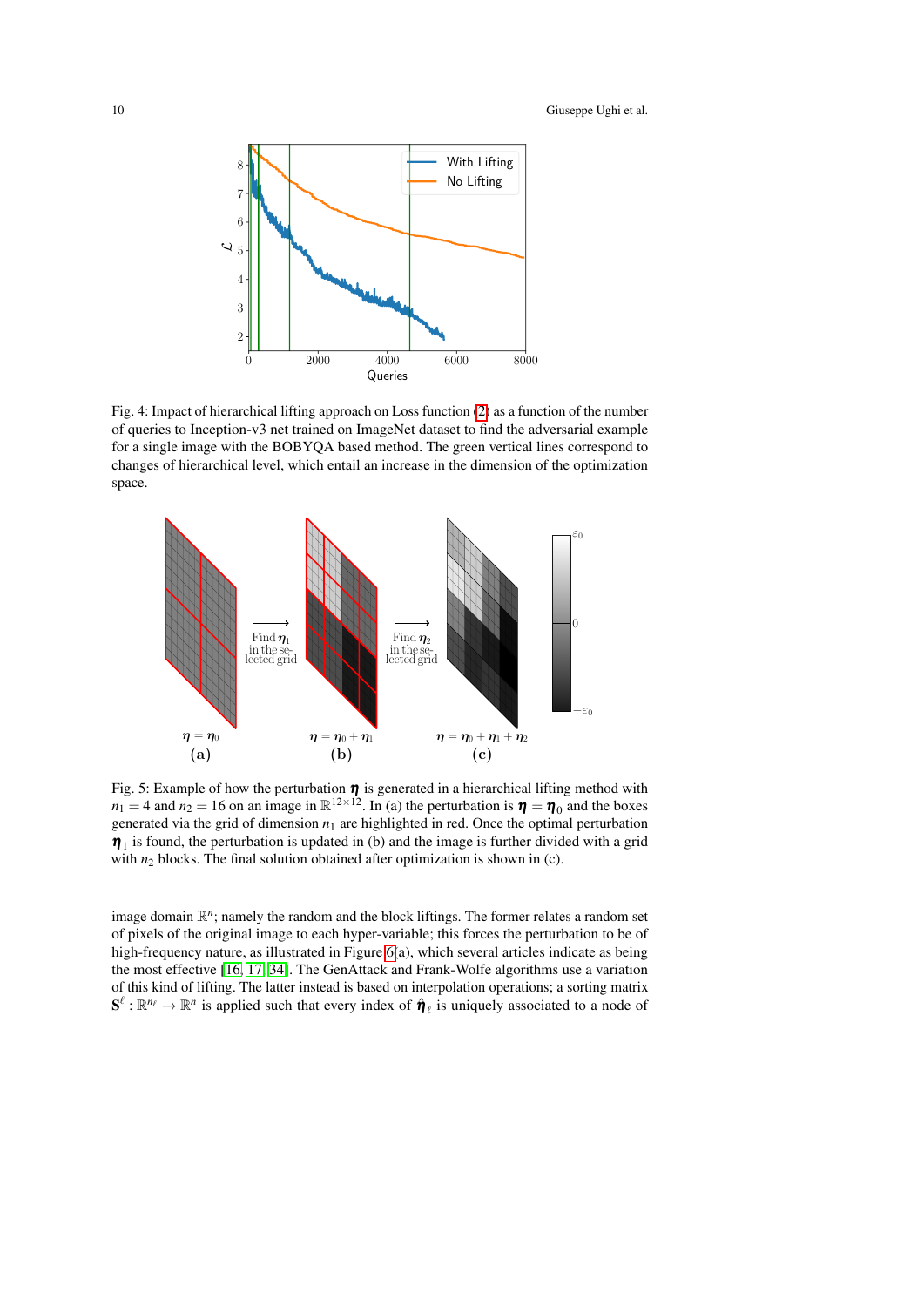<span id="page-10-0"></span>

Fig. 6: Examples for (a) random and (b) block liftings. In the random case each pixel in the perturbation is associated to just one element of  $\hat{\pmb{\eta}}_\ell$ . Block lifting uses a piece-wise constant interpolation **L** over a coarse grid  $\mathbf{S}\hat{\pmb{\eta}}_{\ell}$  and each block is associated uniquely to one of the variables in  $\hat{\pmb{\eta}}_{\ell}$ . In both cases, the lifting **D** is such that each element  $\mathbf{D}_{ij}$  is either 1 or 0.

a coarse grid masked over the original image. Afterwards, an interpolation  $\mathbf{L}^{\ell} : \mathbb{R}^n \to \mathbb{R}^n$ is implemented over the values in the coarse grid, i.e.  $\eta_\ell = L^\ell S^\ell \hat{\eta}_\ell = D^\ell \hat{\eta}_\ell$ . Both Square and Parsimonious algorithms implement hierarchical lifting with the piece-wise constant interpolation, here referred to as block lifting. At the lower levels the interpolation lifting generates low frequency perturbations, as illustrated in Figure [6\(](#page-10-0)b).

Since  $n_\ell$  may still be very high, for each level  $\ell$  domain sub-sampling is also applied considering  $\hat{\pmb{\eta}}_{\ell} = \sum_{j=0}^{k} \tilde{\pmb{\eta}}_{\ell}^{j}$ . In the piece-wise constant case with variance sampling, the blocks are ordered according to the variance of mean intensity among neighboring blocks, in contrast to the variance within each block as suggested in [\[9\]](#page-18-6). Consequently, at each level the adversarial example is found by solving the following iterative problem

<span id="page-10-1"></span>
$$
\min_{\tilde{\boldsymbol{\eta}}_{\ell}^{j}} \mathscr{L}\left(\mathbf{X} + \tilde{\boldsymbol{\eta}}, \mathbf{D}^{\ell} \mathbf{\Omega}^{k} \tilde{\boldsymbol{\eta}}_{\ell}^{j}\right)
$$
\n
$$
\text{s.t.} \quad \left\|\bar{\boldsymbol{\eta}} + \mathbf{D}^{\ell} \mathbf{\Omega}^{k} \tilde{\boldsymbol{\eta}}_{\ell}^{j}\right\|_{\infty} \leq \varepsilon_{\infty}
$$
\n
$$
\left[\mathbf{X} + \bar{\boldsymbol{\eta}} + \mathbf{D}^{\ell} \mathbf{\Omega}^{k} \tilde{\boldsymbol{\eta}}_{\ell}^{j}\right]_{r} \geq l \qquad \forall r \in \{1, ..., n\}
$$
\n
$$
\left[\mathbf{X} + \bar{\boldsymbol{\eta}} + \mathbf{D}^{\ell} \mathbf{\Omega}^{k} \tilde{\boldsymbol{\eta}}_{\ell}^{j}\right]_{r} \leq u \qquad \forall r \in \{1, ..., n\},
$$
\n(9)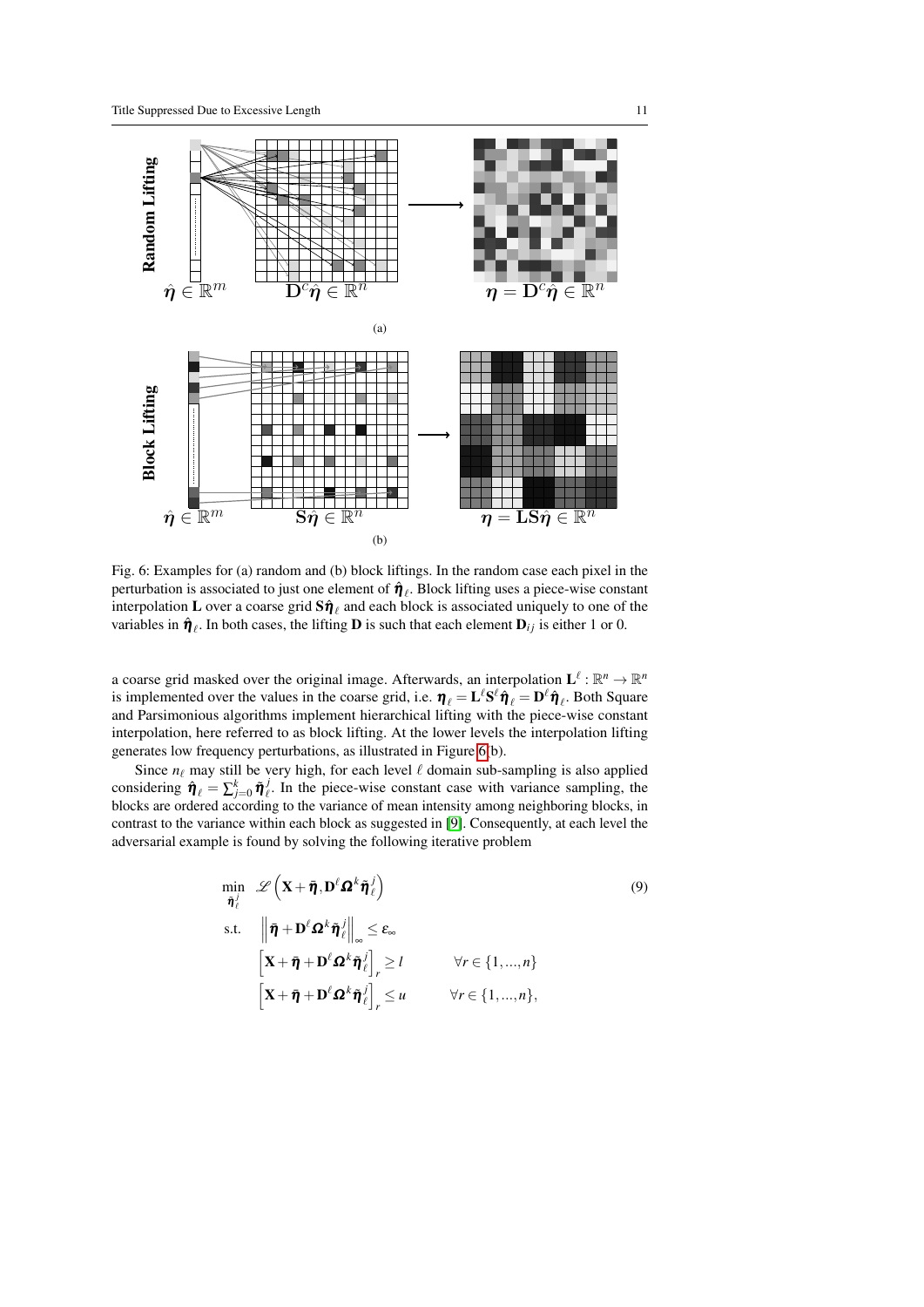# <span id="page-11-1"></span>Algorithm 2 GENERATE\_LIFTING( $n_\ell$ ,n)

1:  $\mathbf{D} \leftarrow \mathbf{0} \in \mathbb{R}^{n \times n_{\ell}}$ 

- 2: **for**  $i = 1, ..., n_\ell$  **do**<br>3: Generate set of
- Generate set of pixels *S* that are in the block associated to the *i*-th element of the  $n_f$  dimensional super-grid.
- 4: for  $j \in S$  do<br>5: D(*i*, *i*) =
- $D(i, j) = 1.$
- 6: end for
- $7<sub>·</sub>$  end for
- 8: Return D.

where  $\bar{\pmb{\eta}} = \sum_{i=0}^{\ell-1} \pmb{\eta}_i + \mathbf{D}^{\ell} \sum_{m \neq j} \hat{\pmb{\eta}}_i^m$ . Algorithm [2](#page-11-1) gives an implementation of the block lifting matrix when in the grid has dimension  $n_\ell$ .

#### <span id="page-11-0"></span>4 Comparison of Derivative Free Methods

In this section, we compare algorithms based on a selection of state-of-the-art DFO methods. In particular we consider BOBYQA based algorithm [\[39\]](#page-20-4), GenAttack algorithm [\[2\]](#page-18-5), Parsimonious algorithm [\[28\]](#page-19-8), Square algorithm [\[3\]](#page-18-8) and Frank-Wolfe algorithm [\[7\]](#page-18-9) in the following two frameworks:

- Section [4.3](#page-13-0) considers the canonical setup for black-box adversarial attacks on which the considered algorithms have been tuned in their respective articles. Specifically, we consider attacks on networks trained adversarially or not on CIFAR10 and ImageNet, two popular datasets in the literature, and with no further defense implemented.
- Section [4.4](#page-16-1) considers a setup that simulates structural defenses on which the different algorithms were not tuned. We limit the perturbation to a fixed number of pixels with high variance in intensity considering attacks on a network non-adversarially trained on the CIFAR10 dataset.

The performance of all algorithms is measured in terms of the distribution of queries needed to successfully find adversaries to identical networks given a fixed  $\ell^{\infty}$  perturbation constraint and the same input images.

# 4.1 Parameter Setup for Algorithms

The experiments use publicly available implementations for the GenAttack [\[2\]](#page-18-5), Parsimonious [\[28\]](#page-19-8), Square [\[3\]](#page-18-8), and Frank-Wolfe [\[7\]](#page-18-9) algorithms<sup>[1](#page-11-2)</sup> using the same hyper-parameter setting and hierarchical lifting approach as suggested by the respective authors.

For the BOBYQA based algorithm [\[39\]](#page-20-4), from Figure [3](#page-8-0) we observed that the loss function is influenced the most by the pixels in high-contrast areas. Hence, we first apply the variance sub-sampling method followed by block lifting as described in Section  $3.2<sup>2</sup>$  $3.2<sup>2</sup>$  $3.2<sup>2</sup>$ . Here, we

<span id="page-11-2"></span>GenAttack: [https://github.com/nesl/adversarial\\_genattack](https://github.com/nesl/adversarial_genattack)

Parsimonious algorithm: <https://github.com/snu-mllab/parsimonious-blackbox-attack> Square algorithm: <https://github.com/max-andr/square-attack>

Frank-Wolfe algorithm <https://github.com/uclaml/Frank-Wolfe-AdvML>

<span id="page-11-3"></span><sup>&</sup>lt;sup>2</sup> The choice for this kind of lifting was driven by preliminary experiments in which we considered also a grid method with linear interpolation and a random lifting method as well. It is possible to run the analysis thanks to the code in  $3$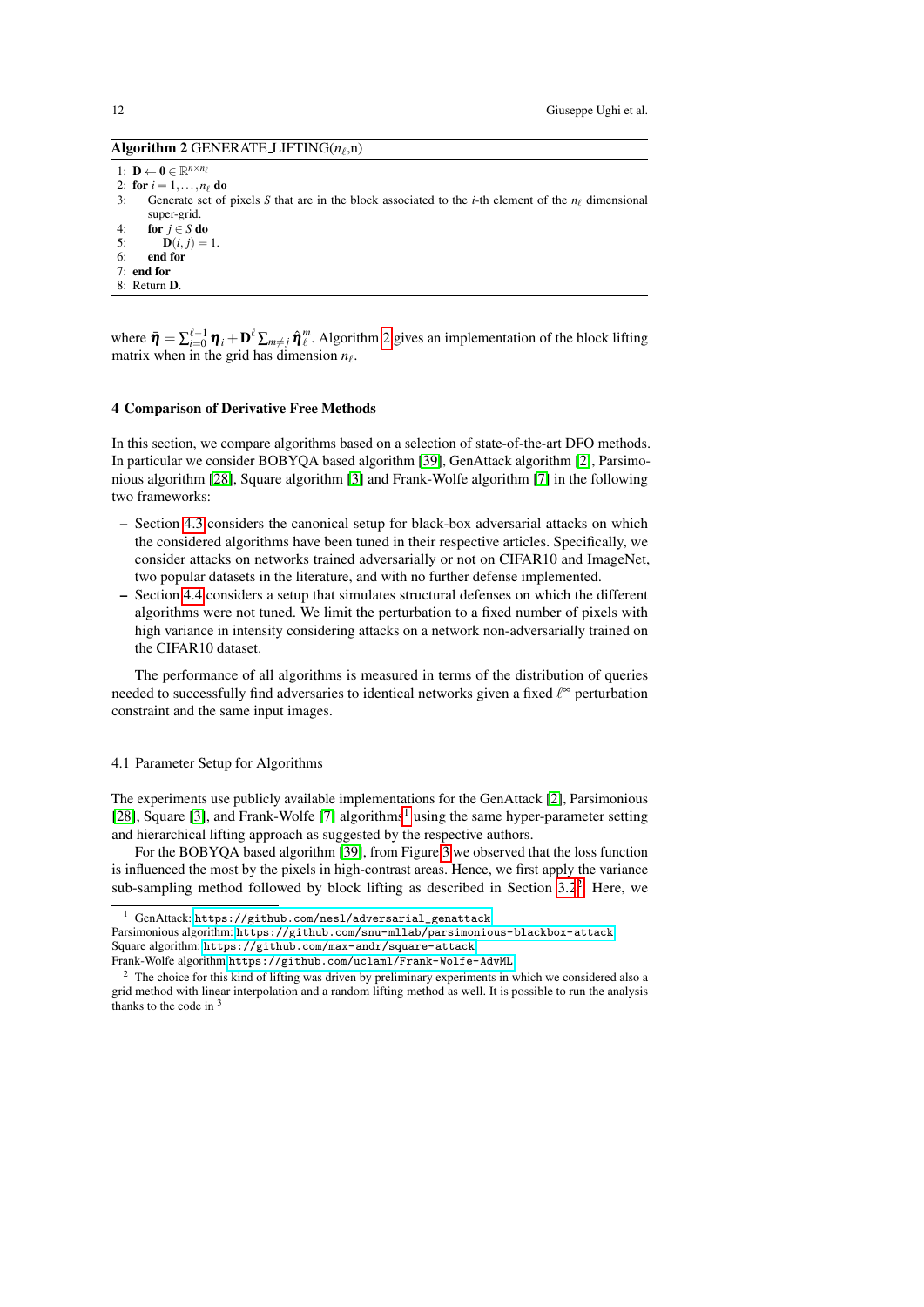# <span id="page-12-1"></span>Algorithm 3 BOBYQA Based Algorithm

- 1: **Input:** Image  $X \in \mathbb{R}^n$ , target label *t*, maximum perturbation  $\varepsilon_{\infty}$ , Neural Net *F*, initial hierarchical level grid dimensions *m*, maximum number of queries  $n^{max}$ , batch sampling size *b*, and maximum number  $\kappa$  of queries that we are allowed to do for each batch.
- 2: **Initialize**  $\eta \leftarrow 0 \in \mathbb{R}^n$ ,  $n_{eval} = 0$ ,  $\ell = 1$ ,  $n_{\ell} = 12$ .
- 3: while  $\arg \max F(\mathbf{X} + \boldsymbol{\eta}) \neq t$  and  $n_{eval} < n^{max}$  do
- 4: *# Compute the number of sub samplings necessary to cover the whole domain*
- 5:  $num_{sub} = n/(n_{\ell} * b)$ <br>6: # Generate the liftin
- 6: *# Generate the lifting matrix*<br>7:  $\mathbf{D}_e = \text{GENER} \ \text{ATE}$  LIFTING
- 7:  $\mathbf{D}_{\ell} = \text{GENERALE\_LIFTING}(n_{\ell}, n)$
- 8: *# Minimize on all the sampled sub-domains*<br>9: **for**  $j = 1, ..., num_{sub}$  **do**
- 9: **for**  $j = 1, ..., num_{sub}$  **do**<br>10: # Compute the matrix
- 10: *# Compute the matrix which selects b dimensions of the m-dimensional domain.*
- 11:<br>12:  $j_e^j$  = GENERATE\_SAMPLING\_MATRIX(**X** +  $\boldsymbol{\eta}$ , $n_\ell$ , $b$ , $j$ )
- $\mu$ <sup>*t*</sup> *befine the pixel-wise bounds for a perturbation over*  $X + \eta$ *.*
- 13:  $\mathbf{a} = \min\{l \mathbf{\eta}, 0\}, \quad \mathbf{b} = \max\{u \mathbf{\eta}, 0\}$ <br>14: # Find  $\mathbf{\hat{n}}^j$  by implementing the BOBYOA
- 14: # Find  $\hat{\eta}_{\ell}^{j}$  by implementing the BOBYQA optimization to the problem [\(9\)](#page-10-1).
- $15: 16:$  $\frac{J}{\ell}$ =BOBYQA(*F*,**X**, **η**, **a**, **b**, **D**<sub> $\ell$ </sub>,  $\Omega$ <sup>*j*</sup><sub> $\ell$ </sub>, *t*) # Algorithm [4](#page-12-0)
- 16: *# Update the noise*
- 17:  $\boldsymbol{\eta} + \mathbf{D}_{\ell} \boldsymbol{\Omega}_{\ell}^j \hat{\boldsymbol{\eta}}_{\ell}^j$ .
- 18:  $n_{eval}$  += *κ*.<br>19: end for
- 19: **end for**<br>20:  $\ell + = 1$
- $\ell + = 1$ ,  $n_{\ell} * = 4$ .
- 21: end while
- 22: if  $\arg \max F(\mathbf{X} + \boldsymbol{\eta}) = t$  then
- 23: The perturbation is successful.
- 24: else if  $n_{eval} > n^{max}$  then
- 25: The perturbation was not successful with  $n^{max}$  iterations. 26: end if

<span id="page-12-0"></span>Algorithm 4 BOBYQA(*F*, **X**,  $\boldsymbol{\eta}$ , **a**, **b**,  $\boldsymbol{\Omega}_{\ell}^{j}$ , **D**<sup> $\ell$ </sup>, *t*, *K*)

- 1: Consider the restricted loss function  $\mathscr{L}(\mathbf{X} + \boldsymbol{\eta}, \mathbf{D}^{\ell} \boldsymbol{\Omega}^j_{\ell}(\cdot)) : \mathbb{R}^b \to \mathbb{R}$
- 2: Build an initial model  $m_0$  as in [\(3\)](#page-5-0) of the loss function based on  $b+1$  samples; the samples consist of the initial perturbation  $X+\eta$  and the *b* perturbations obtained by considering changes along the canonical directions of **x** in **X** + **η** + **D**<sup> $\ell$ </sup>**Ω**<sub> $\ell$ </sub>**x**.
- 3: Find minimizer **x** of  $m_o$  such that  $\mathbf{D}^{\ell} \mathbf{\Omega}^j_{\ell} \mathbf{x} \in [\mathbf{a}, \mathbf{b}].$
- 4: for  $j = 1, ..., \kappa b$  do<br>5: Add **x** to the set of s
- Add  $x$  to the set of samples and get rid of the least informative one according to [\[33\]](#page-20-5).
- 6: Build the new model  $m_j$  according to [\(6\)](#page-5-1).
- 7: Find minimizer **x** of  $m_j$  such that  $\mathbf{D}^{\ell} \mathbf{\Omega}^j_{\ell} \mathbf{x} \in [\mathbf{a}, \mathbf{b}].$
- 8: end for
- 9: Return x.

consider an initial domain of dimension  $n_1 = 2 \times 2 \times 3$ , and double the refinement of the grid at each layer, i.e.  $n_{\ell+1} = 4n_{\ell}$ . Moreover, we observe for [\(6\)](#page-5-1), the choice of a linear model to approximate the loss function works best, and we consequently consider the linear approximation in this paper; i.e.,  $M = 0$  and  $q = n + 1$  at all iterations, see [\[39\]](#page-20-4). The BOBYOA based algorithm is summarized in Algorithm [3](#page-12-1) and a Python implementation of the proposed algorithm based on BOBYQA package from [\[6\]](#page-18-13) is available on Github<sup>[3](#page-12-2)</sup>.

<span id="page-12-2"></span> $^3$ [https://github.com/giughi/An-Empirical-Study-of-DFO-Algorithms-for-Targeted-](https://github.com/giughi/An-Empirical-Study-of-DFO-Algorithms-for-Targeted-Black-Box-Attacks-in-DNNs)[Black-Box-Attacks-in-DNNs](https://github.com/giughi/An-Empirical-Study-of-DFO-Algorithms-for-Targeted-Black-Box-Attacks-in-DNNs)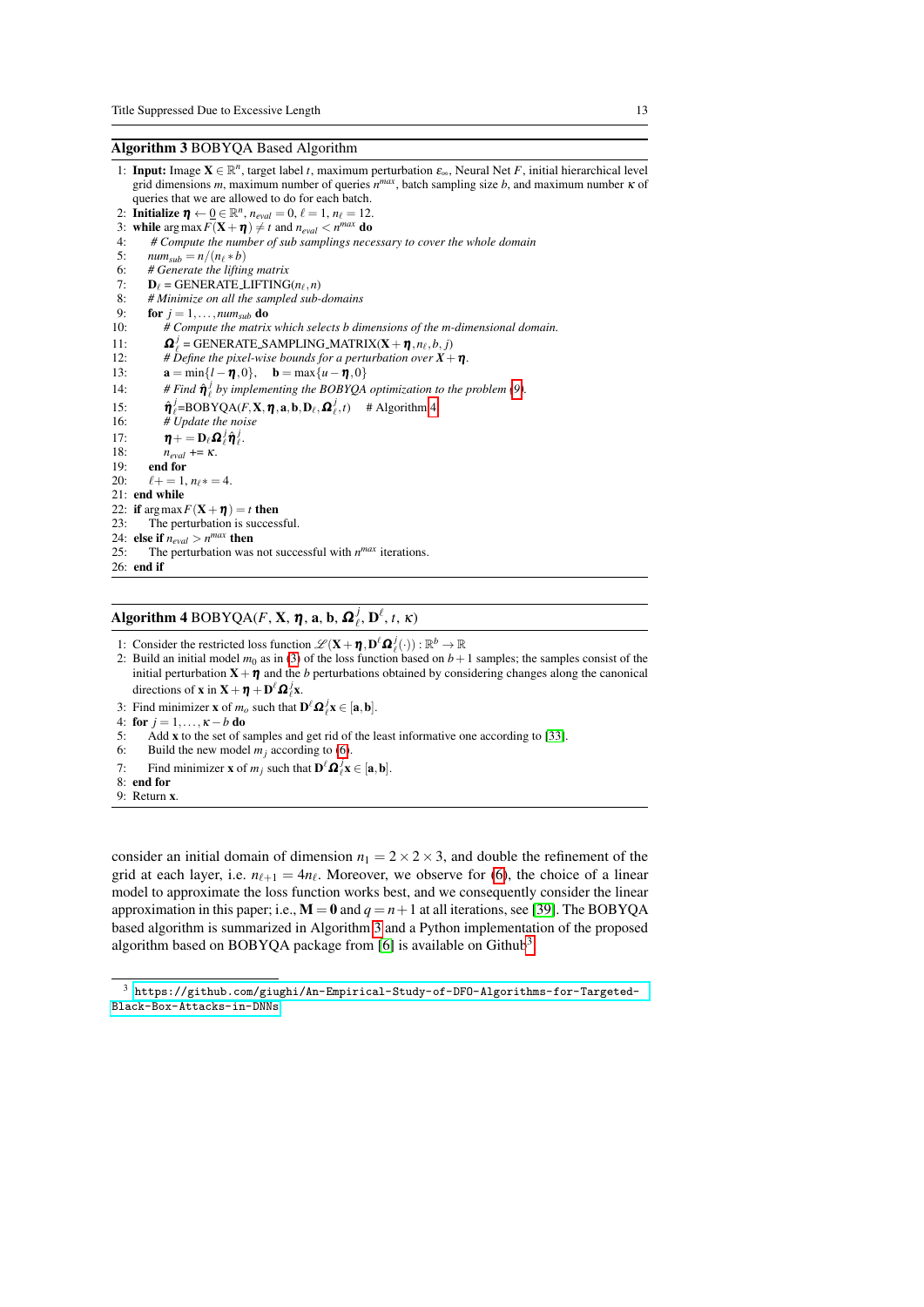### 4.2 Dataset and Neural Network Specifications

We performed experiments using the popular ResNet50 architecture [\[21\]](#page-19-14) with two training scenarios; one with the unperturbed images, and one with the defense<sup>[4](#page-13-1)</sup> proposed in [\[13\]](#page-18-10). The number of experiments and the choice of the targets for each individual dataset is described below.

*CIFAR10* The CIFAR10 data-set contains images from 10 classes and of dimension 32x32x3. To generate a comprehensive distribution for the queries at each energy budget, ten correctly classified images are consider per each class, and each of them is targeted to all of the 9 remaining classes; this way we generate a total of 900 attacks per maximum perturbation energy per adversarial method.

*ImageNet* This data-set contains millions of images with a dimension of 299x299x3 divided among 1000 classes. Because of the high dimensionality and number of classes, random images are attacked considering a random target class. We conducted 200 and 160 tests for networks trained both with and without adversarial training per maximum perturbation energy.

#### <span id="page-13-0"></span>4.3 Results for Standard and MadryLab Trained DNNs

In Figures [7](#page-14-0) and [8](#page-15-0) we present the cumulative fraction of images successfully misclassified (abridged by CDF for cumulative distribution function) as a function of the number of queries to the DNN for different maximum perturbation energies  $\varepsilon_{\infty}$ . The pixels are normalized to be in the interval  $(-1/2,1/2)$ , hence,  $\varepsilon_{\infty} = 0.1$  would imply that any pixel is allowed to change 10% of the total intensity range from its initial value. The CDFs are illustrated so that we can easily see which method has been able to misclassify the largest fraction of images in the given test-set for a fixed number of queries to the DNN.

For the CIFAR10 data-set in Figure [7,](#page-14-0) we observe that algorithms that search the perturbation directly in the vertices of the perturbation domain require the least amount of network queries. In the case of non-adversarially trained networks, the Square algorithm is able to misclassify using the least number of queries; this is demonstrated by its associated solid green CDF being consistently above that of the other methods. Specifically, when  $\varepsilon_{\infty} = 0.05$ , at 1,000 queries Square algorithms has a CDF of 0.97 compared to 0.94 and 0.88 of the Parsimonious and BOBYOA methods respectively, and for  $\varepsilon_{\infty} = 0.005$  at 3,000 queries Square achieves a CDF of 0.20 which is 50% times higher than Parsimonious and BOBYQA. When the net is instead trained adversarially, dashed lines, Square algorithm looses a lot of its effectiveness becoming comparable to the BOBYQA based method, while Parismonious algorithm achieves almost always the highest fraction of successfully perturbed images for any given maximum number of queries. For example, when  $\varepsilon_{\infty} = 0.05$  at 3,000 queries the CDF of Parisomonious is 0.29 compared to 0.25 and 0.23 of Square and BOBYQA.

In the ImageNet dataset, see Figure [8\(](#page-15-0)a), we observe that an adversarial method can be especially susceptible to particular defenses. Specifically, when the network is trained without a defense, the Square algorithm has a success rate CDF that is consistently higher than the other methods, but the success rate CDF for the Square algorithm is decreased by the MadryLab defense so that it is substantially less effective than Parsimonious and BOBYQA

<span id="page-13-1"></span><sup>4</sup> These networks are available already trained at <https://github.com/MadryLab/robustness>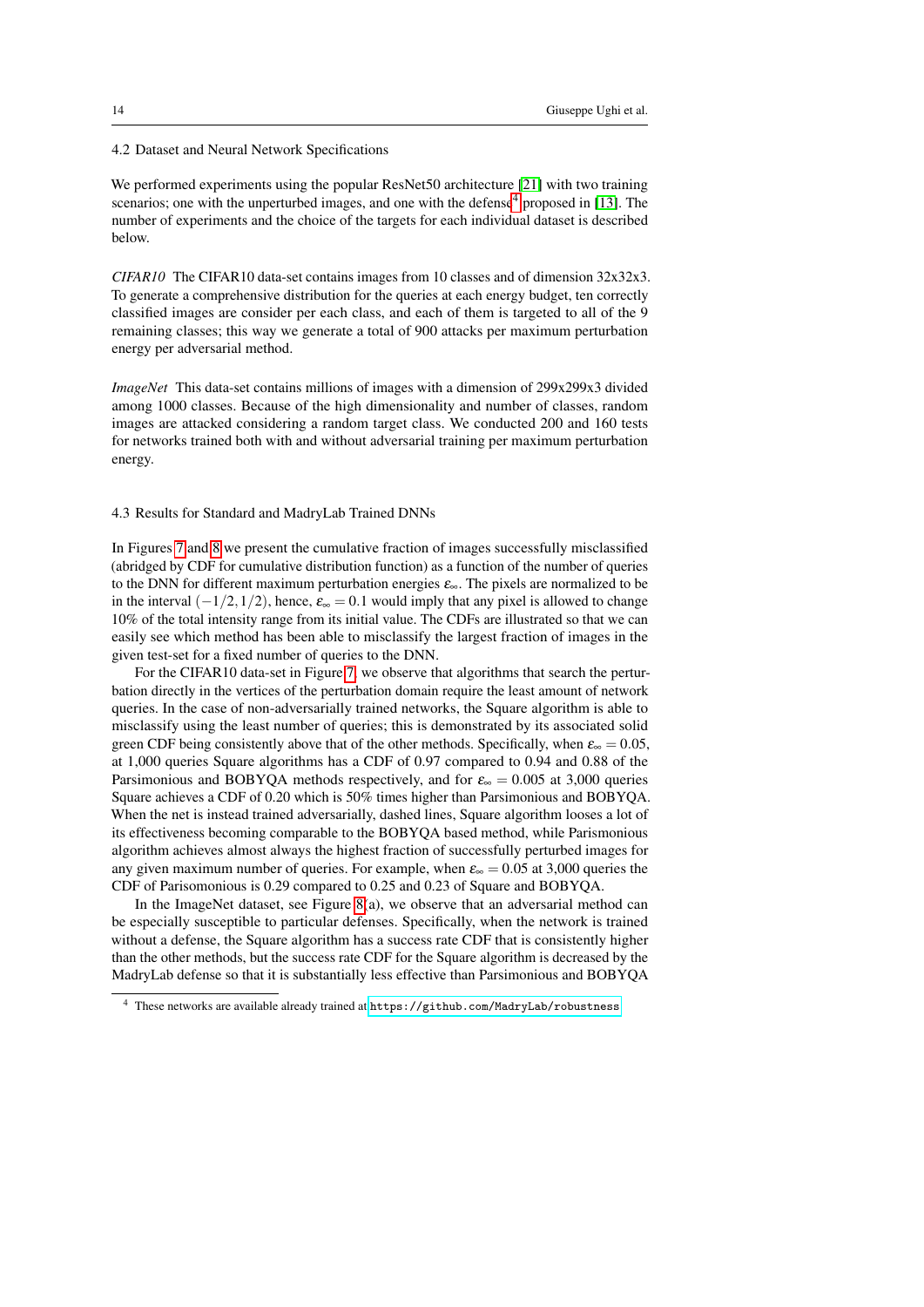<span id="page-14-0"></span>

Fig. 7: Cumulative fraction of test set images successfully misclassified with adversarial examples generated by GenAttack, Parsimonious, Square, Frank-Wolfe, and our BOBYQA based approaches for different maximum perturbation energies  $\varepsilon_{\infty}$  and DNNs trained on the CIFAR10 dataset. In all results the solid and dashed lines denoted by 'Non-Adv' and 'Adv' corresponds to attacks on networks trained without or with the MadryLab defense strategy [\[13\]](#page-18-10) respectively.

algorithms. On the other hand, the Parsimonious method achieves similar results to Square algorithm in the non-adversarial case. On average for the different maximum perturbation energies Parsimonious is 0.045 less efficient than Square, but when the defense is introduced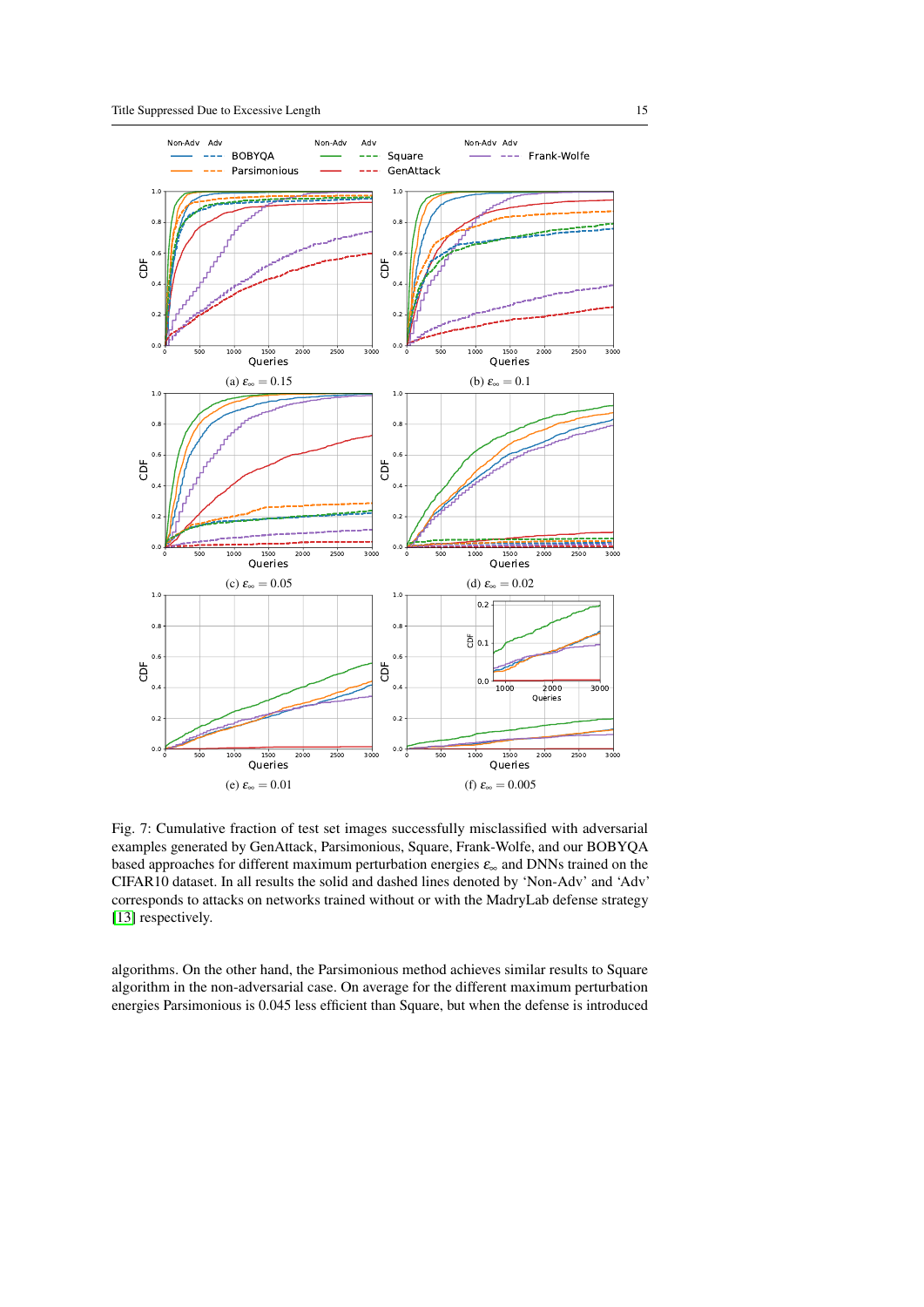<span id="page-15-0"></span>

Fig. 8: Cumulative fraction of test set images successfully misclassified with adversarial examples generated by GenAttack, Parsimonious, Square, Frank-Wolfe, and our BOBYQA based approaches for different maximum perturbation energies  $\varepsilon_{\infty}$  and DNNs trained on the ImageNet dataset. In all results the solid and dashed lines denoted by 'Non-Adv' and 'Adv' corresponds to attacks on networks trained without or with the MadryLab defense strategy [\[13\]](#page-18-10) respectively.

it finds the adversarial examples with the least number of queries. In Figure [8\(](#page-15-0)a) Parisomious has a CDF of 0.33 at 15,000 queries while BOBYQA 0.24 and Square 0.07. The rate with which the CDFs decrease as the maximum perturbation energy  $\varepsilon_{\infty}$  decreases it also differs by algorithm. The CDF for Square decreases moderately faster than for Parsimonious such that Square has a consistently higher CDF than Parsimonious for  $\varepsilon = 0.1$  in Figure [8\(](#page-15-0)a) but consistently lower in Figure [8\(](#page-15-0)d). Moreover, the success rate for BOBYQA decreases the slowest with  $\varepsilon_{\infty}$  such that in Figure [8](#page-15-0) its CDF is similar to or grater than Parsimonious. Specifically, in Figure [8\(](#page-15-0)d) at 15,000 the final CDF of BOBYQA algorithm queries is 1.42 times higher than the one of the Square algorithm.

The Frank-Wolfe algorithm is able to achieve results comparable to the ones of the methods above while considering the small-dimensional problem of CIFAR10 with a very low maximum perturbation energy. However, when considering the ImageNet case and the adversarially trained DNNs, the Frank-Wolfe algorithm has a substantially lower success rate CDF; e.g. in the ImageNet case with non-adversarial training, Square algorithm achieves a CDF 1.66 times higher than the Frank-Wofle algorithm when  $\varepsilon_{\infty} = 0.05$ .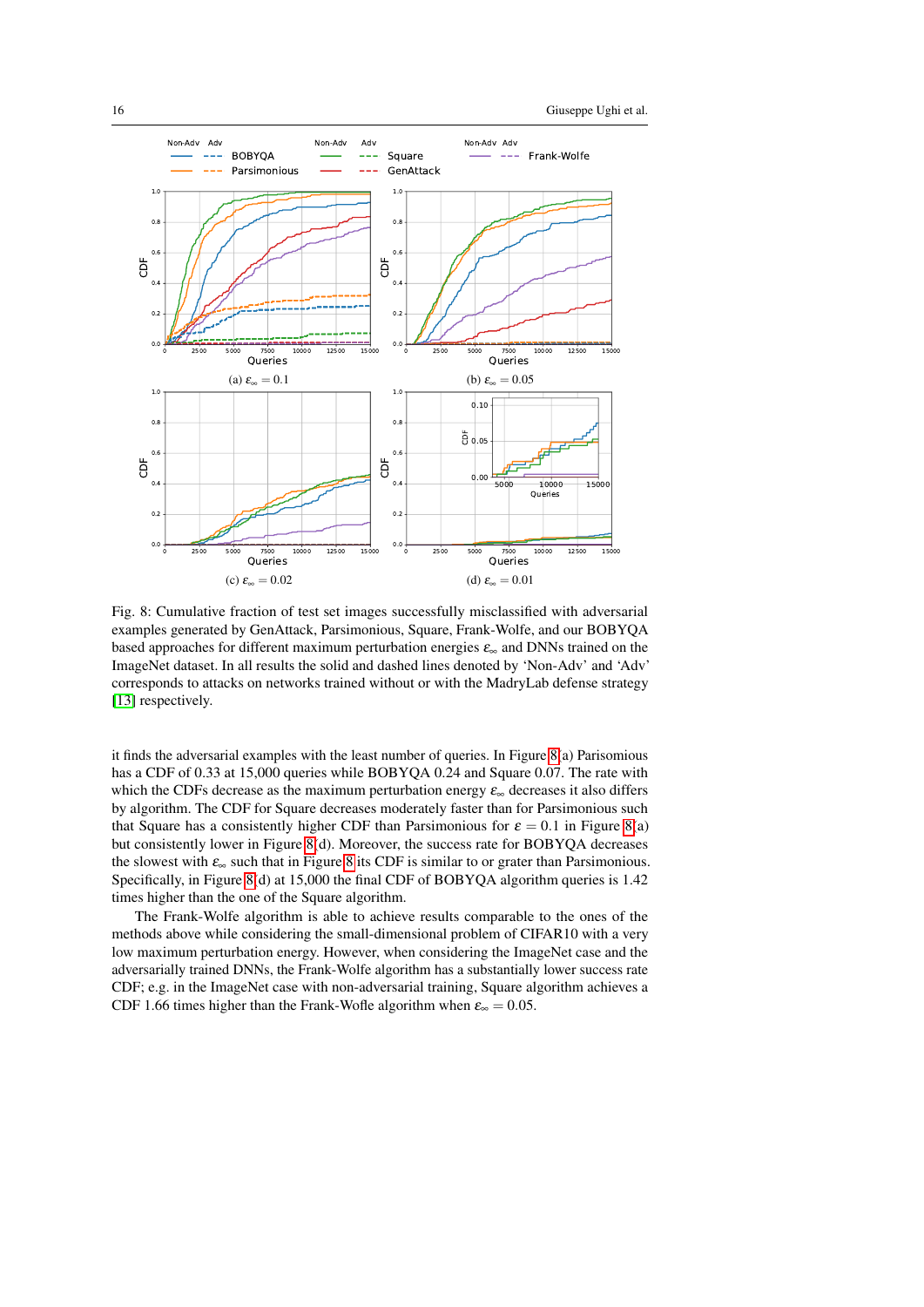Finally, GenAttack has a higher success rate CDF than the Frank-Wolfe algorithm in the ImageNet case for  $\varepsilon_{\infty} = 0.1$ , see Figure [8\(](#page-15-0)a), but, besides this case, it constantly achieves the lowest success rate.

### <span id="page-16-1"></span>4.4 Results with Fixed Pixel Count Constraints

In addition to network training designed to increase robustness, such as MadryLab considered previously, there are a multitude of other defenses and real world constraints [\[19\]](#page-19-15). The relative success rate, or other characteristics, of adversarial algorithms can be expected to differ in these diverse settings. To demonstrate this, we consider one such setting where the maximum number of pixels allowed to be perturbed is limited. This is motivated by the defenses where network inputs are thresholded in a wavelet domain to exclude high frequency perturbations [\[18\]](#page-19-10), as well as by real world constraints such as attacks designed to appear structured such as localized perturbations designed to look like graffiti [\[14,](#page-18-2) [30\]](#page-19-16). We allow the algorithms to perturb only the fixed selection of the 1,000 pixels of the targeted image that have the highest variance in intensity in their channel neighborhood. Because of the previous results it is possible to identify three methods that work consistently better than the others, and thus only these will be considered, namely: the Parsimonious, the Square, and the BOBYQA based algorithms. To allow the perturbations to be limited to the selected pixels, we consider the Square algorithm with squares of pixel dimension, the Parsimonious algorithm on the finest grid, and the BOBYQA algorithm without the hierarchical lifting, i.e.  $D^1 = I$  where I is the identity matrix.

The results reported in Figure [9](#page-17-0) suggest that when the domain is dimensionally limited, the most efficient algorithm changes according to the allowed maximum perturbation energy. When the maximum perturbation energy decreases and the linear model is more accurate, the BOBYQA method manages to achieve a higher SR than both Square and Parsimonious algorithms, unlike in the previous experiments. Moreover, the Parsimonious algorithm has almost identical behavior to Square algorithm for high energy bounds, but becomes more efficient when the maximum energy is  $\varepsilon_{\infty} = 0.05$ . We also considered experiments on ImageNet, but limiting the number of pixels that could be perturbed did not allow for any successful misclassification with less than 15,000 queries.

# <span id="page-16-0"></span>5 Discussion and Conclusion

We have compared for the first time how the the existing GenAttack [\[2\]](#page-18-5), Parsimonious [\[28\]](#page-19-8), Square [\[3\]](#page-18-8), and Frank-Wolfe [\[7\]](#page-18-9) algorithms, and the newly introduced BOBYQA based method, behave when the available  $\ell^{\infty}$  energy for a perturbation varies, and an adversarial training or a structural defense is considered.

The results suggest that those methods limiting the search for an adversarial example to the vertices of the  $\ell^{\infty}$  perturbation domain generally work better. Whilst Square algorithm is especially effective on the non-adversarially trained networks, the Parsimonious algorithm manages to outperform any other approach when the networks are adversarially trained with the MadryLab implementation. Furthermore, the Parsimonious algorithm performs better than Square when considering the structural defense that limits the attacks on some pixels, suggesting that an algorithm based on combinatorial search is robust in its hyper-parameters to the setting where it is applied.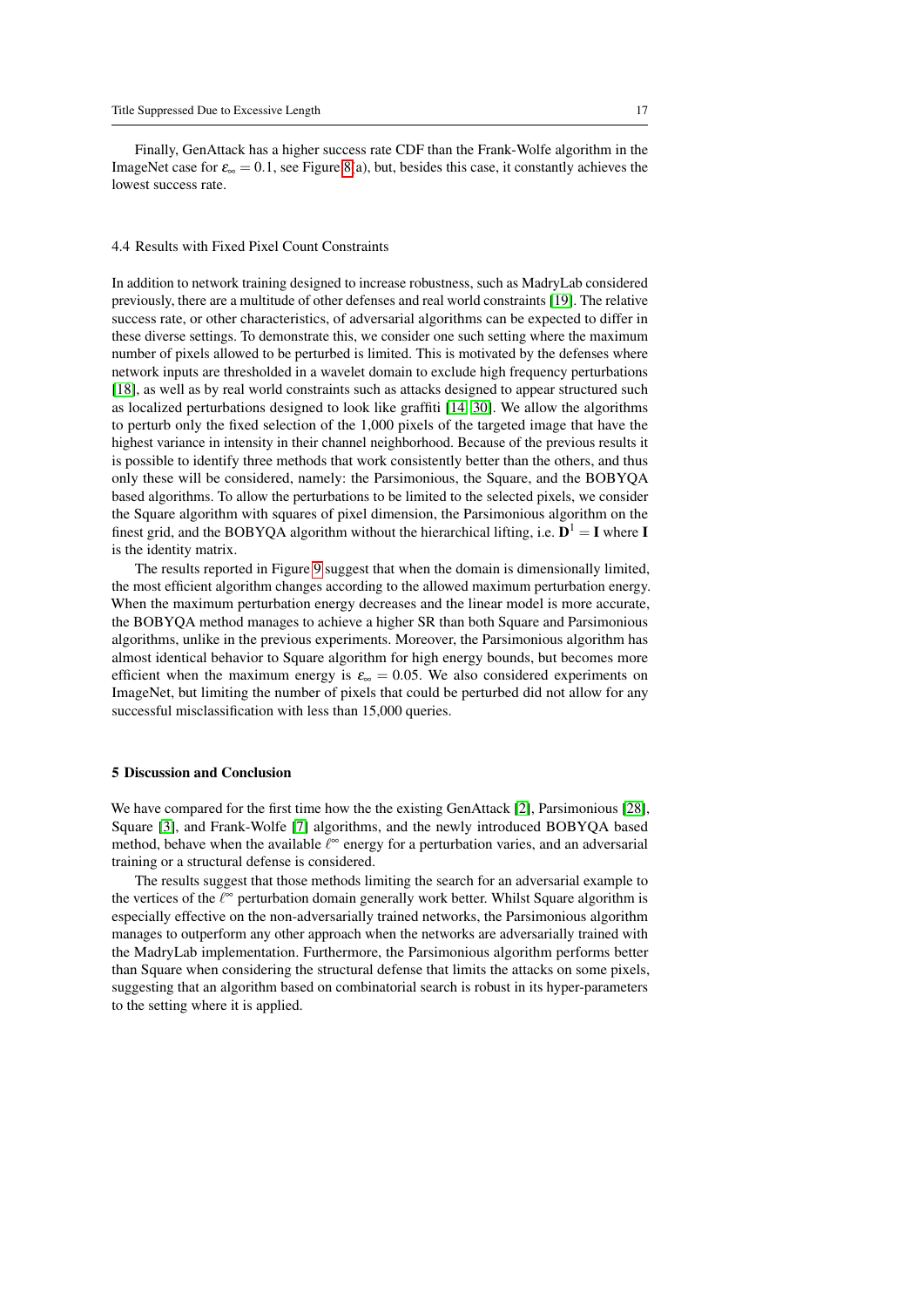<span id="page-17-0"></span>

Fig. 9: Cumulative fraction of test set images successfully misclassified with adversarial examples generated by Parsimonious, Square, and our BOBYQA based approaches for different maximum perturbation energies ε<sup>∞</sup> against a ResNet50 trained non-adversarially on the CIFAR10 dataset when only the 1000 pixels with the highest variance in intensity in their neighborhood are allowed to be modified.

The BOBYQA based algorithm was introduced in this paper to explore how model-based approaches compare to the state-of-the-art algorithms, and was found to achieve similar results to the Parsimonious and Square algorithms. In almost in all the experiments the BOBYQA based algorithm achieves a success rate CDF comparable to the ones of the Parsimonious and the Square algorithms; it achieves the state-of-the-art success rate at saturation for low maximum perturbation energy constraint both in the ImageNet case and in the pixel constrained problem. Moreover, new dimensionality reduction techniques that are being considered in DFO, see for example [\[5\]](#page-18-14), might improve the results observed here and lead to a state-of-the-art algorithm for the generation of adversarial examples.

In conclusion, we find that both the structure of the algorithm and the attack setting have the potential to impact the algorithm performance. These observations highlight the importance of comparing any new algorithm to the state-of-the-art in a variety of different settings, such as is done here. Similarly, the effectiveness of an adversarial defense for DNNs should always be tested using as wide a range of algorithms as possible.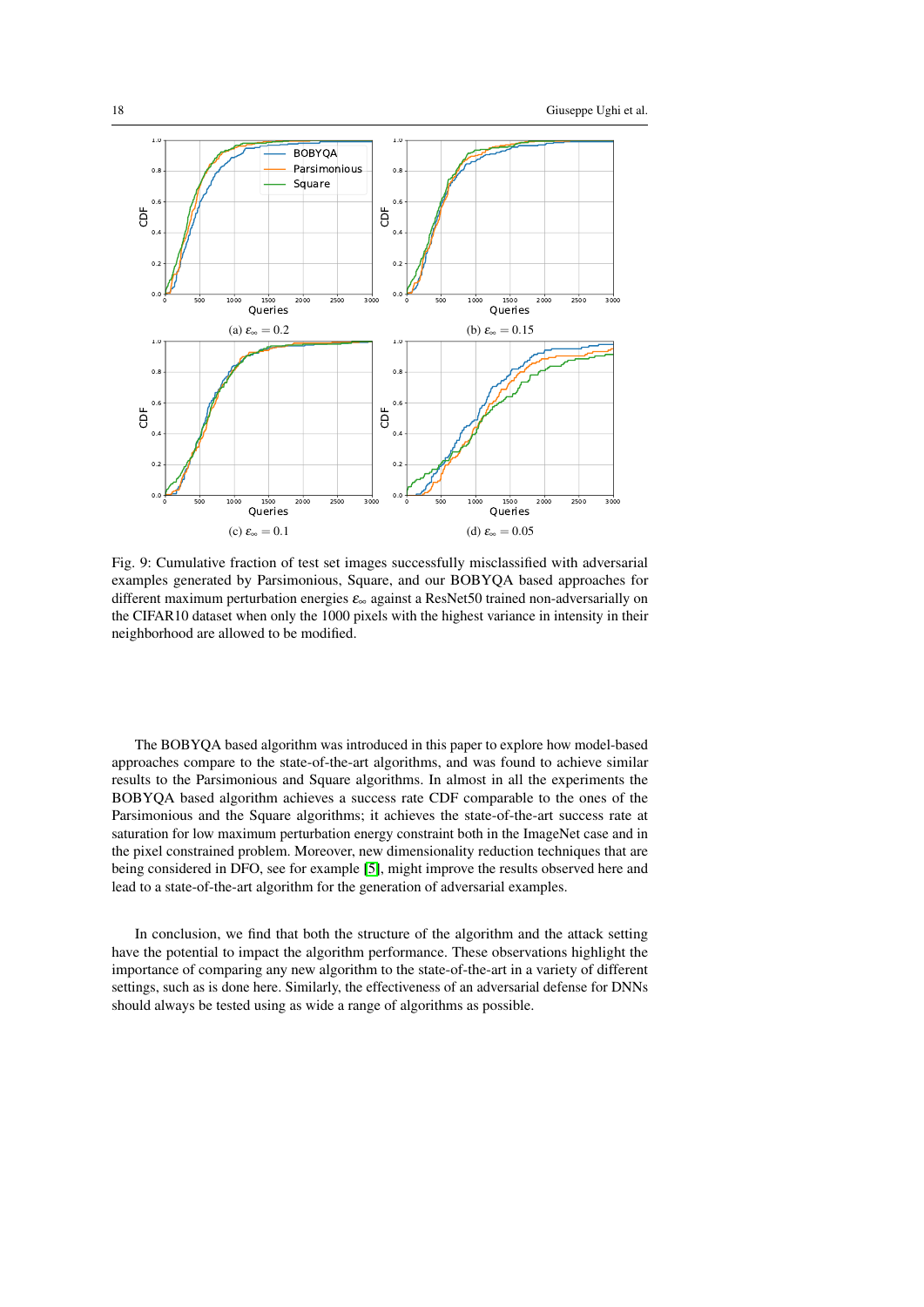#### References

- <span id="page-18-7"></span>1. Al-Dujaili, A., O'Reilly, U.M.: There are no bit parts for sign bits in black-box attacks. In: Proceedings of the International Conference on Learning Representations (ICLR) (2020)
- <span id="page-18-5"></span>2. Alzantot, M., Sharma, Y., Chakraborty, S., Zhang, H., Hsieh, C.J., Srivastava, M.B.: Genattack: Practical black-box attacks with gradient-free optimization. In: Proceedings of the Genetic and Evolutionary Computation Conference (GECCO), p. 1111–1119 (2019). DOI 10.1145/3321707.3321749
- <span id="page-18-8"></span>3. Andriushchenko, M., Croce, F., Flammarion, N., Hein, M.: Square attack: a queryefficient black-box adversarial attack via random search. Proceedings of the European Conference on Computer Vision (ECCV) (2020)
- <span id="page-18-3"></span>4. Carlini, N., Wagner, D.: Towards evaluating the robustness of neural networks. In: Proceedings of the IEEE Symposium on Security and Privacy (SP), pp. 39–57 (2017). DOI 10.1109/SP.2017.49
- <span id="page-18-14"></span>5. Cartis, C., Ferguson, T., Roberts, L.: Scalable derivative-free optimization for nonlinear least-square problems. Beyond First-Order Methods in ML Systems workshop at ICML (2020)
- <span id="page-18-13"></span>6. Cartis, C., Fiala, J., Marteau, B., Roberts, L.: Improving the flexibility and robustness of model-based derivative-free optimization solvers. ACM Trans. Math. Softw. 45(3) (2019). DOI 10.1145/3338517
- <span id="page-18-9"></span>7. Chen, J., Zhou, D., Yi, J., Gu, Q.: A frank-wolfe framework for efficient and effective adversarial attacks. In: Proceedings fo the Association for the Advancement of Artificial Intelligence Conference (AAAI), pp. 3486–3494 (2020)
- <span id="page-18-4"></span>8. Chen, P.Y., Sharma, Y., Zhang, H., Yi, J., Hsieh, C.J.: Ead: elastic-net attacks to deep neural networks via adversarial examples. In: Proceedings of the AAAI Conference on Artificial Intelligence, pp. 10–17 (2018)
- <span id="page-18-6"></span>9. Chen, P.Y., Zhang, H., Sharma, Y., Yi, J., Hsieh, C.J.: ZOO: zeroth order optimization based black-box attacks to deep neural networks without training substitute models. In: Proceedings of the ACM Workshop on Artificial Intelligence and Security (AISec), p. 15–26 (2017). DOI 10.1145/3128572.3140448
- <span id="page-18-11"></span>10. Conn, A.R., Scheinberg, K., Vicente, L.N.: Introduction to derivative-free optimization, vol. 8. SIAM (2009)
- <span id="page-18-1"></span>11. Dalvi, N., Domingos, P., Sanghai, S., Verma, D., et al.: Adversarial classification. In: Proceedings of the ACM International conference on Knowledge Discovery and Data Mining (SIGKDD), pp. 99–108 (2004). DOI 10.1145/1014052.1014066
- <span id="page-18-12"></span>12. Dhillon, G.S., Azizzadenesheli, K., Lipton, Z.C., Bernstein, J., Kossaifi, J., Khanna, A., Anandkumar, A.: Stochastic activation pruning for robust adversarial defense. In: Proceedings of the International Conference on Learning Representations (ICLR) (2018)
- <span id="page-18-10"></span>13. Engstrom, L., Ilyas, A., Santurkar, S., Tsipras, D.: Robustness (python library) (2019). URL <https://github.com/MadryLab/robustness>
- <span id="page-18-2"></span>14. Eykholt, K., Evtimov, I., Fernandes, E., Li, B., Rahmati, A., Xiao, C., Prakash, A., Kohno, T., Song, D.: Robust physical-world attacks on deep learning visual classification. In: Proceedings of the IEEE/CVF Conference on Computer Vision and Pattern Recognition (CVPR), pp. 1625–1634 (2018). DOI 10.1109/CVPR.2018.00175
- <span id="page-18-0"></span>15. Goodfellow, I.J., Shlens, J., Szegedy, C.: Explaining and harnessing adversarial examples. In: Proceedings of the International Conference on Learning Representations (ICLR) (2015)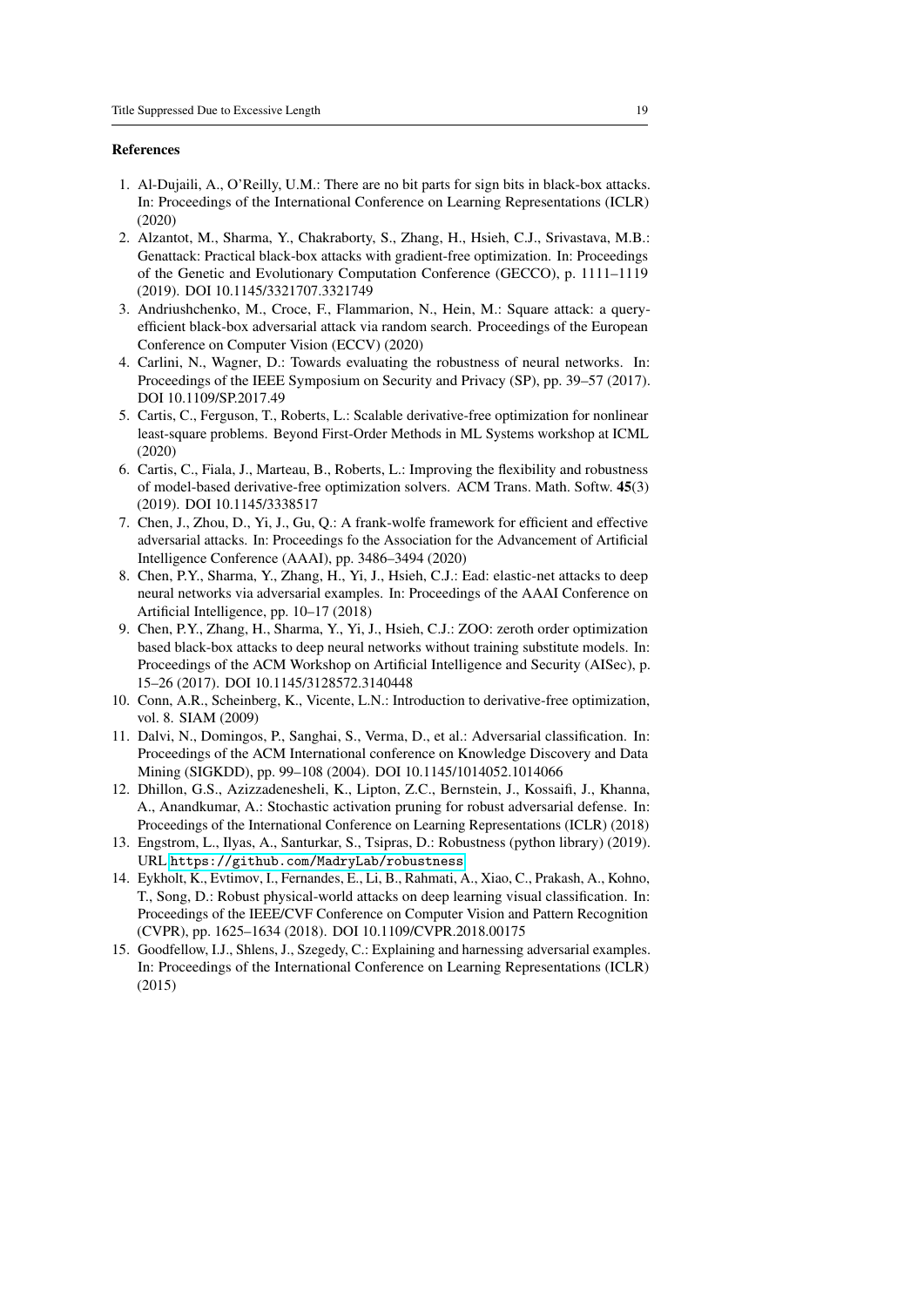- <span id="page-19-12"></span>16. Gopalakrishnan, S., Marzi, Z., Madhow, U., Pedarsani, R.: Toward robust neural networks via sparsification. arXiv preprint arXiv:1810.10625 (2018)
- <span id="page-19-13"></span>17. Guo, C., Frank, J.S., Weinberger, K.Q.: Low frequency adversarial perturbation. In: Proceedings of the Conference on Uncertainty in Artificial Intelligence (UAI) (2018)
- <span id="page-19-10"></span>18. Guo, C., Rana, M., Cisse, M., van der Maaten, L.: Countering adversarial images using input transformations. In: Proceedings of the International Conference on Learning Representations (ICLR) (2018). URL <https://openreview.net/forum?id=SyJ7ClWCb>
- <span id="page-19-15"></span>19. Hao-Chen, H.X.Y.M., Deb, L.D., Anil, H.L.J.L.T., Jain, K.: Adversarial attacks and defenses in images, graphs and text: A review. International Journal of Automation and Computing 17(2), 151–178 (2020)
- <span id="page-19-1"></span>20. He, K., Zhang, X., Ren, S., Sun, J.: Delving deep into rectifiers: Surpassing human-level performance on imagenet classification. In: Proceedings of the IEEE International Conference on Computer Vision (ICCV), p. 1026–1034 (2015). DOI 10.1109/ICCV. 2015.123
- <span id="page-19-14"></span>21. He, K., Zhang, X., Ren, S., Sun, J.: Deep residual learning for image recognition. In: Proceedings of the IEEE conference on computer vision and pattern recognition, pp. 770–778 (2016)
- <span id="page-19-0"></span>22. Hinton, G., Deng, L., Yu, D., Dahl, G.E., Mohamed, A., Jaitly, N., Senior, A., Vanhoucke, V., Nguyen, P., Sainath, T.N., Kingsbury, B.: Deep neural networks for acoustic modeling in speech recognition: The shared views of four research groups. IEEE Signal Processing Magazine 29(6), 82–97 (2012). DOI 10.1109/MSP.2012.2205597
- <span id="page-19-4"></span>23. Ilyas, A., Engstrom, L., Athalye, A., Lin, J.: Black-box adversarial attacks with limited queries and information. In: Proceedings of the International Conference on Machine Learning (ICML), pp. 2137–2146 (2018)
- <span id="page-19-7"></span>24. Ilyas, A., Engstrom, L., Madry, A.: Prior convictions: Black-box adversarial attacks with bandits and priors. In: Proceedings of the International Conference on Learning Representations (ICLR) (2019)
- <span id="page-19-3"></span>25. Kurakin, A., Goodfellow, I., Bengio, S.: Adversarial examples in the physical world. In: Proceedings of the International Conference on Learning Representations (ICLR), Workshop Track (2017)
- <span id="page-19-9"></span>26. Larson, J., Menickelly, M., Wild, S.M.: Derivative-free optimization methods. Acta Numerica 28, 287–404 (2019). DOI 10.1017/S0962492919000060
- <span id="page-19-2"></span>27. Monti, F., Frasca, F., Eynard, D., Mannion, D., Bronstein, M.M.: Fake news detection on social media using geometric deep learning. arXiv preprint arXiv:1902.06673 (2019)
- <span id="page-19-8"></span>28. Moon, S., An, G., Song, H.O.: Parsimonious black-box adversarial attacks via efficient combinatorial optimization. In: Proceedings of the International Conference on Machine Learning (ICML), pp. 4636–4645 (2019)
- <span id="page-19-5"></span>29. Narodytska, N., Kasiviswanathan, S.: Simple black-box adversarial attacks on deep neural networks. In: Proceedings of the IEEE Conference on Computer Vision and Pattern Recognition Workshops (CVPRW), pp. 1310–1318 (2017). DOI 10.1109/ CVPRW.2017.172
- <span id="page-19-16"></span>30. Naseer, M., Khan, S., Porikli, F.: Local gradients smoothing: Defense against localized adversarial attacks. In: 2019 IEEE Winter Conference on Applications of Computer Vision (WACV), pp. 1300–1307 (2019)
- <span id="page-19-11"></span>31. Nocedal, J., Wright, S.J.: Numerical Optimization. Springer-Verlag New York (2006). DOI 10.1007/978-0-387-40065-5
- <span id="page-19-6"></span>32. Papernot, N., McDaniel, P., Goodfellow, I., Jha, S., Celik, Z.B., Swami, A.: Practical black-box attacks against machine learning. In: Proceedings of the ACM on Asia Conference on Computer and Communications Security (ASIA CCS), p. 506–519